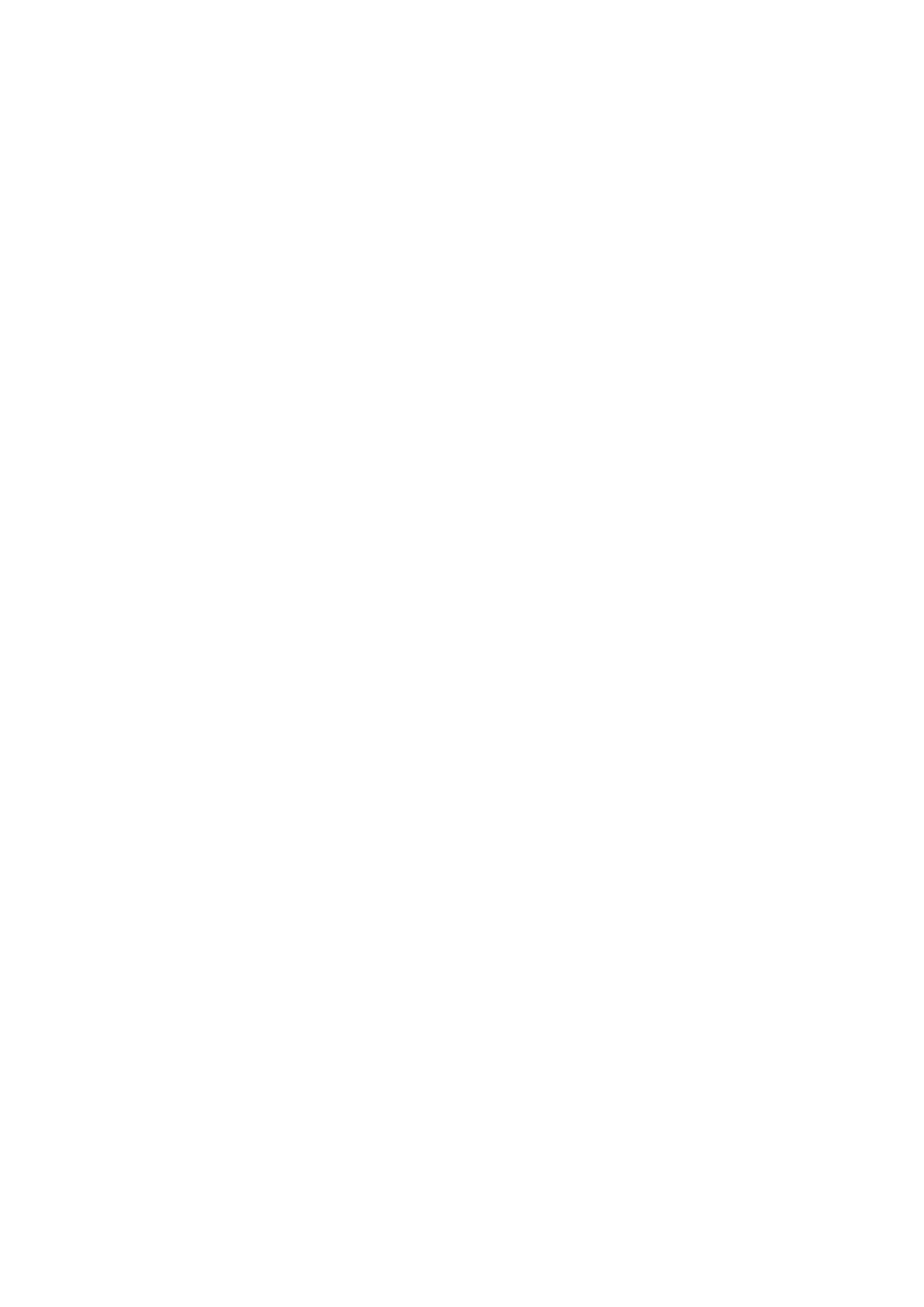

**Queensland** 

# **Police Legislation (Efficiencies and Effectiveness) Amendment Act 2022**

# **Contents**

#### Page

| Part 1 | Preliminary                                                                                         |                |
|--------|-----------------------------------------------------------------------------------------------------|----------------|
| 1      |                                                                                                     | 5              |
| 2      |                                                                                                     | 5              |
| Part 2 | <b>Amendment of Oaths Act 1867</b>                                                                  |                |
| 3      |                                                                                                     | 5              |
| 4      |                                                                                                     | 5              |
|        | Regulation made by Police Legislation (Efficiencies and<br>43A<br>Effectiveness) Amendment Act 2022 | 5              |
| Part 3 | <b>Amendment of Police Powers and Responsibilities Act 2000</b>                                     |                |
| 5      |                                                                                                     | 6              |
| 6      | Amendment of s 53BAC (Police powers for giving official warning for                                 | 6              |
| 7      | Amendment of s 149A (Definitions for chapter)                                                       | 6              |
| 8      | Amendment of s 154A (Order after digital device has been seized)                                    | $\overline{7}$ |
| 9      | Amendment of s 163A (Definitions for part)                                                          | 8              |
| 10     | Amendment of s 599 (Coroner's search warrant)                                                       | 8              |
| 11     | Amendment of s 801 (Steps after issue of prescribed authority)                                      | 8              |
| 12     | Amendment of sch 6 (Dictionary)                                                                     | 10             |
| Part 4 | <b>Amendment of Police Service Administration Act 1990</b>                                          |                |
| 13     |                                                                                                     | 11             |
| 14     | Amendment of s 1.4 (Definitions)                                                                    | 11             |
| 15     | Amendment of s 5.16 (Special constables)                                                            | 11             |
| 16     | Amendment of s 5.17 (Authorisation of non-State police officers)                                    | 12             |
| 17     | Amendment of s 5A.2 (Definitions for pt 5A)                                                         | 13             |
| 18     |                                                                                                     | 14             |
|        | 5A.4A                                                                                               | 14             |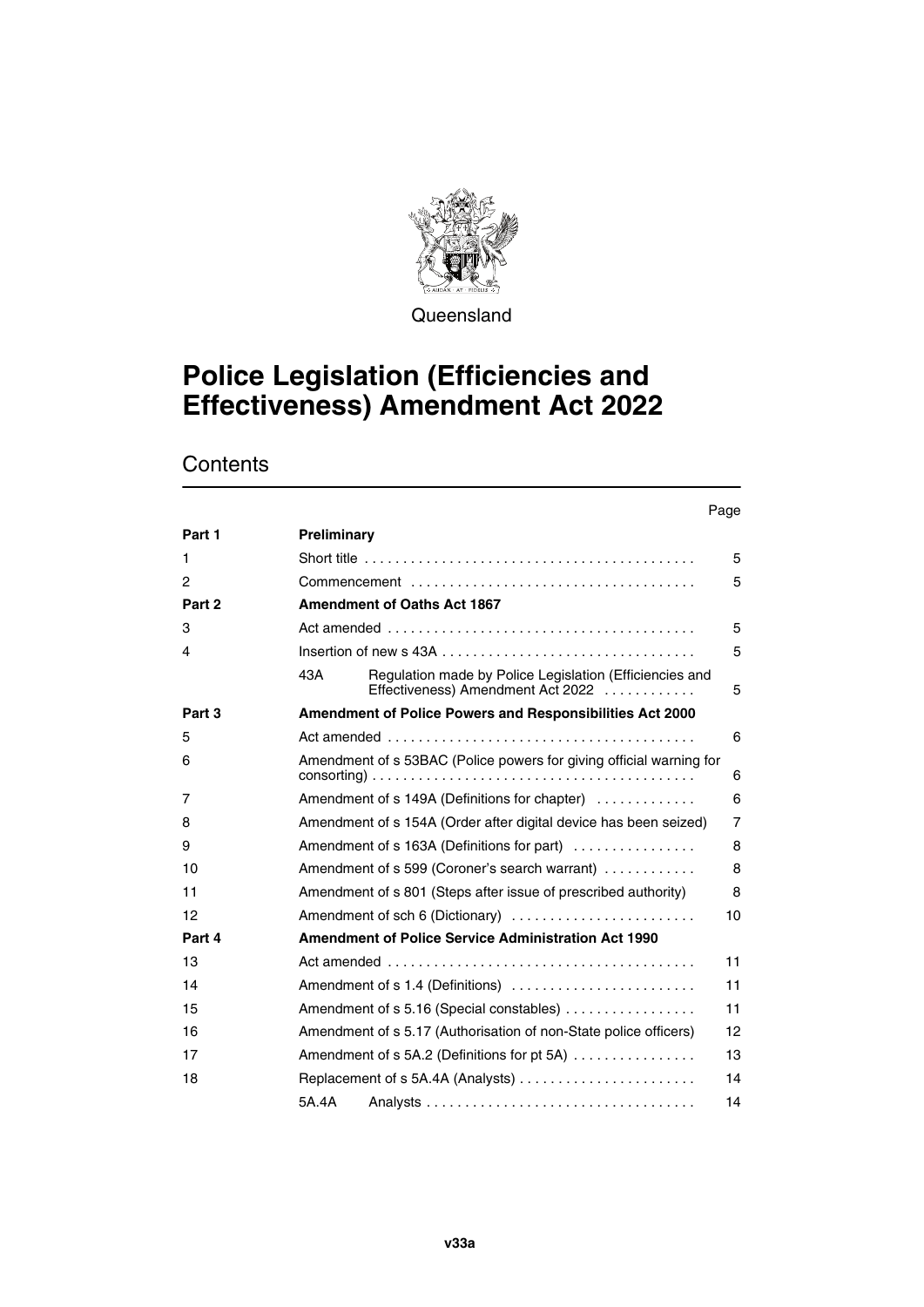#### **Contents**

| Page 2 | 2022 Act No. 4                                                                                                         |    |
|--------|------------------------------------------------------------------------------------------------------------------------|----|
| 40     | Making of Oaths Regulation 2022                                                                                        | 24 |
| Part 7 | <b>Other matters</b>                                                                                                   |    |
| 39     | Amendment of sch 2 (Dictionary)                                                                                        | 24 |
|        | Authorisation to deal with surrendered firearm or prescribed<br>168D                                                   | 23 |
| 38     |                                                                                                                        | 23 |
| 37     | Amendment of s 168C (Dealing with surrendered firearm or prescribed                                                    | 23 |
| 36     | Amendment of s 168B (Amnesty for firearms and prescribed things in<br>particular circumstances)                        | 22 |
| 35     | Amendment of s 163 (Evidentiary provisions)                                                                            | 21 |
| 34     | Amendment of s 152 (Approved officers)                                                                                 | 21 |
| 33     | Amendment of s 36 (Sale or disposal of weapons)                                                                        | 21 |
| 32     | Amendment of s 35 (Acquisition of weapons)                                                                             | 21 |
| 31     |                                                                                                                        | 21 |
| Part 6 | <b>Amendment of Weapons Act 1990</b>                                                                                   |    |
| 30     | Amendment of s 65 (Advice by commissioner to relevant person of test                                                   | 20 |
| 29     | Amendment of s 64 (Requirements about collecting and dealing with                                                      | 19 |
| 28     | Amendment of s 63 (Water may be drunk if relevant person claims to be<br>unable to immediately provide specimen)<br>19 |    |
| 27     | Amendment of s 62 (If relevant person claims to be unable to provide<br>specimen because of a medical condition)       | 19 |
|        |                                                                                                                        | 18 |
| 26     | Amendment of s 61 (Relevant person to advise details of medication etc.)                                               |    |
| 25     |                                                                                                                        | 18 |
| Part 5 | <b>Amendment of Police Service Administration Regulation 2016</b>                                                      |    |
| 24     | Amendment of s 10.12 (Legal proceedings)                                                                               | 18 |
| 23     | Amendment of s 5A.21 (Evidentiary provision)                                                                           | 18 |
| 22     | Amendment of s 5A.19 (Interfering with specimens)                                                                      | 17 |
|        |                                                                                                                        | 17 |
| 21     | Amendment of s 5A.16 (If alcohol or targeted substance test positive)                                                  |    |
|        | 5A.15<br>Effect of failure to provide a specimen                                                                       | 17 |
|        | 5A.14<br>Providing specimen for targeted substance test                                                                | 15 |
| 20     |                                                                                                                        | 15 |
| 19     | Amendment of s 5A.12 (Targeted substance levels)                                                                       | 15 |
|        | 5A.4B<br>Operators of saliva analysing instruments                                                                     | 15 |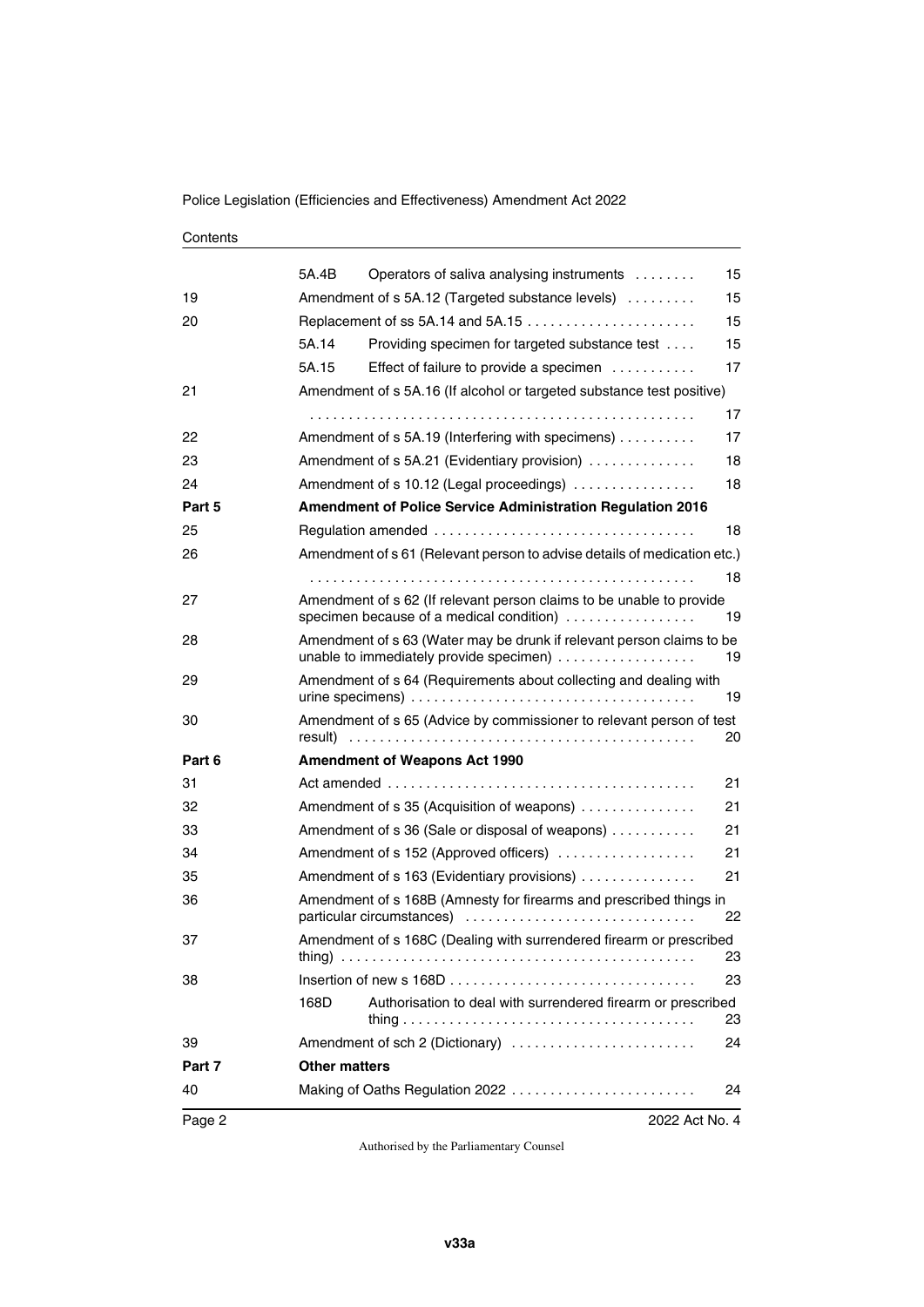#### **Contents**

| 41             |                                                                      | 24 |
|----------------|----------------------------------------------------------------------|----|
| Schedule 1     |                                                                      | 25 |
| $\mathbf{1}$   |                                                                      | 25 |
| 2              | Definitions for regulation                                           | 25 |
| 3              | Information witness must include on affidavit—Act, s 13E             | 26 |
| 4              | Prescribed persons for witnessing affidavits—Act, s 16A              | 26 |
| 5              | Witnessing prescribed types of affidavits—Act, s 16A                 | 26 |
| 6              | Persons prescribed as witness—Act, s 16C                             | 26 |
| $\overline{7}$ | Witnessing prescribed types of affidavits—Act, s $16C \ldots \ldots$ | 26 |
| 8              | Persons prescribed as witness—Act, s 31S                             | 26 |
| 9              |                                                                      | 27 |
| 10             | Prescribed condition—Act, s 31S                                      | 27 |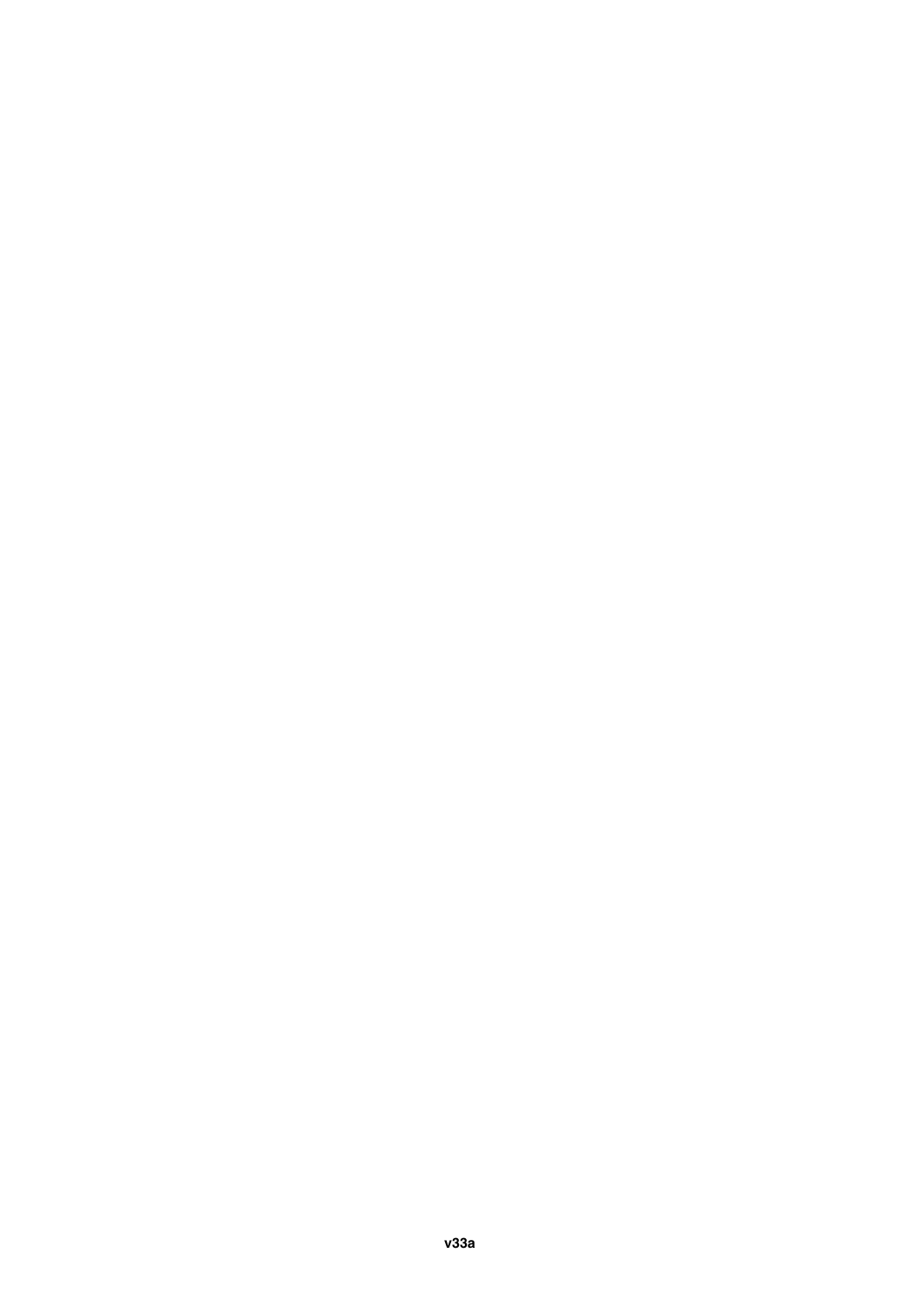### **The Parliament of Queensland enacts—**

# <span id="page-6-0"></span>**Part 1** Preliminary

### <span id="page-6-2"></span>**1 Short title**

<span id="page-6-3"></span><span id="page-6-1"></span>This Act may be cited as the *Police Legislation (Efficiencies and Effectiveness) Amendment Act 2022*.

### <span id="page-6-4"></span>**2 Commencement**

<span id="page-6-7"></span><span id="page-6-5"></span>Parts 2 and 7 and schedule 1 commence on a day to be fixed by proclamation.

# <span id="page-6-6"></span>**Part 2 Amendment of Oaths Act 1867**

### <span id="page-6-8"></span>**3 Act amended**

<span id="page-6-11"></span><span id="page-6-9"></span>This part amends the *Oaths Act 1867*.

### <span id="page-6-10"></span>**4 Insertion of new s 43A**

After section 43—

*insert*—

### <span id="page-6-13"></span><span id="page-6-12"></span>**43A Regulation made by Police Legislation (Efficiencies and Effectiveness) Amendment Act 2022**

- (1) This section applies to the regulation made by the *Police Legislation (Efficiencies and Effectiveness) Amendment Act 2022*.
- (2) The regulation is subordinate legislation.
- (3) The *Statutory Instruments Act 1992*, part 6 does not apply to the regulation.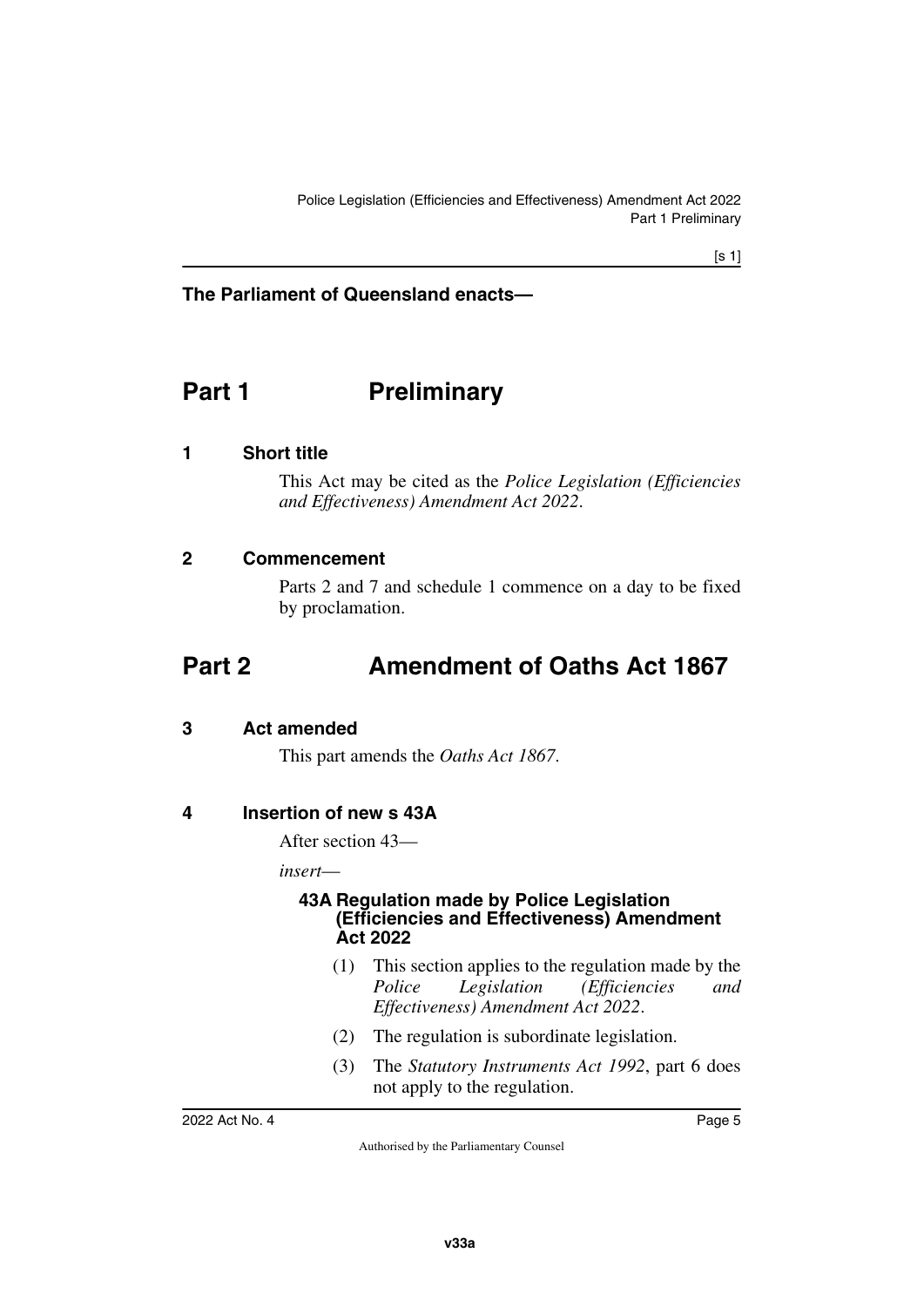<span id="page-7-0"></span> $[s 5]$ 

# **Part 3 Amendment of Police Powers and Responsibilities Act 2000**

### <span id="page-7-2"></span>**5 Act amended**

<span id="page-7-3"></span><span id="page-7-1"></span>This part amends the *Police Powers and Responsibilities Act 2000*.

### <span id="page-7-4"></span>**6 Amendment of s 53BAC (Police powers for giving official warning for consorting)**

<span id="page-7-5"></span>(1) Section  $53BAC(6)(b)$ , 'means'—

*omit, insert—*

communication

(2) Section 53BAC(9), definitions *electronic means* and *SMS message*—

*omit.*

(3) Section 53BAC(9), definition *prescribed way*, paragraph (b), 'means'—

*omit, insert—*

communication

## <span id="page-7-6"></span>**7 Amendment of s 149A (Definitions for chapter)**

<span id="page-7-7"></span>Section 149A—

*insert—*

### *crime scene threshold offence* means—

- (a) an indictable offence for which the maximum penalty is at least 4 years imprisonment; or
- (b) an offence involving deprivation of liberty.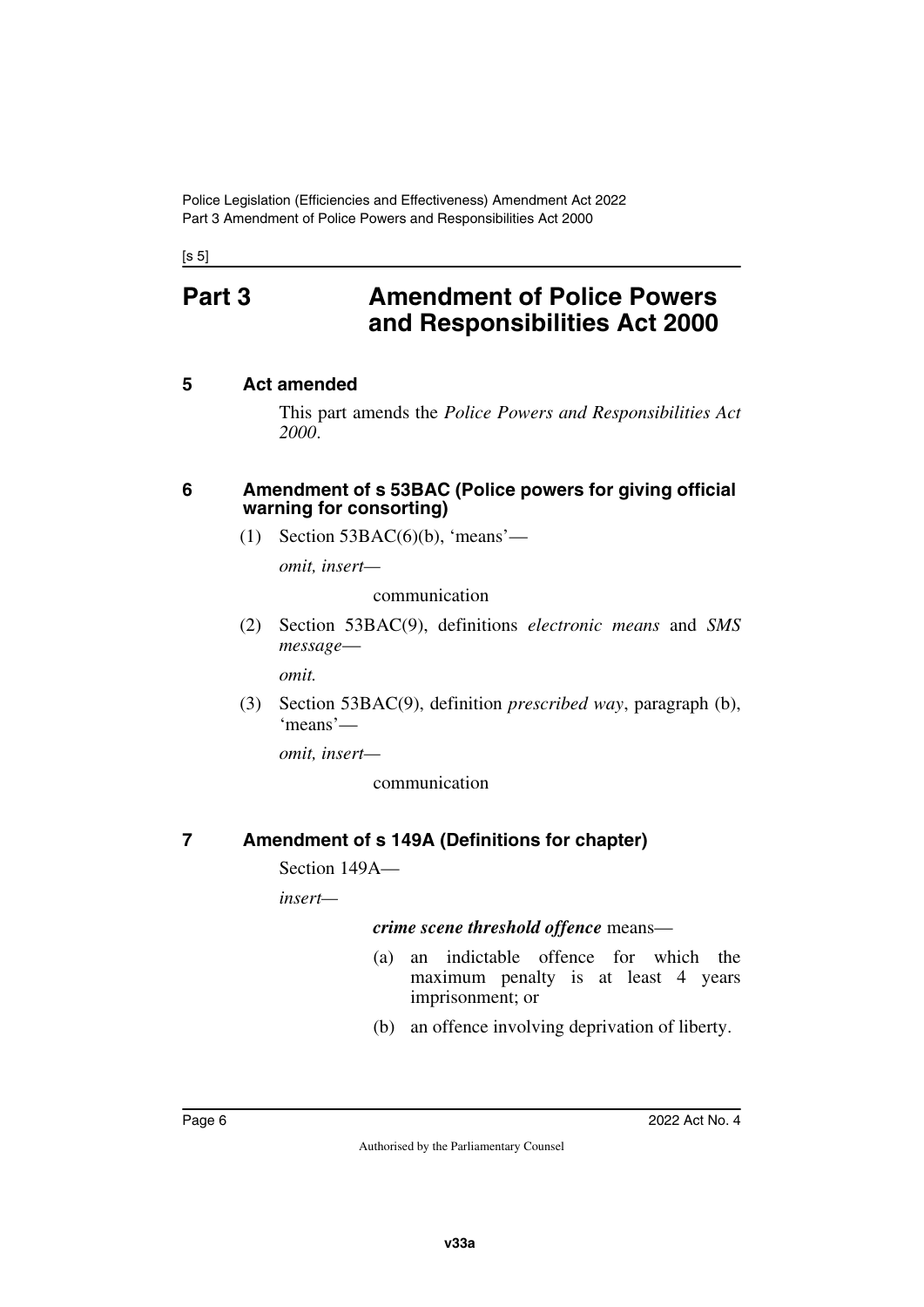[s 8]

### <span id="page-8-0"></span>**8 Amendment of s 154A (Order after digital device has been seized)**

<span id="page-8-1"></span>(1) Section 154A(1)—

*omit, insert—*

- (1) This section applies if—
	- (a) a digital device is seized under a search warrant and removed from a place, and either—
		- (i) the search warrant did not contain an order made under section 154(1) or (2); or
		- (ii) the search warrant contained an order made under section 154(1) or (2) but further access information is required for a police officer to gain access to device information from the device that may be relevant evidence; or
	- (b) a digital device is otherwise lawfully seized under this Act, other than under section  $176(1)(i)$ , and removed from a place.
- (2) Section  $154A(3)(a)$  and  $(b)$ —

*omit, insert—*

- (a) may be made at any time after the digital device has been seized; and
- (b) must be made—
	- (i) if the digital device was seized under a search warrant issued by a Supreme Court judge—to a Supreme Court judge; or
	- (ii) otherwise—to a magistrate.
- (3) Section 154A(5)—

*omit, insert—*

(5) A magistrate or a judge (the *judicial officer*) may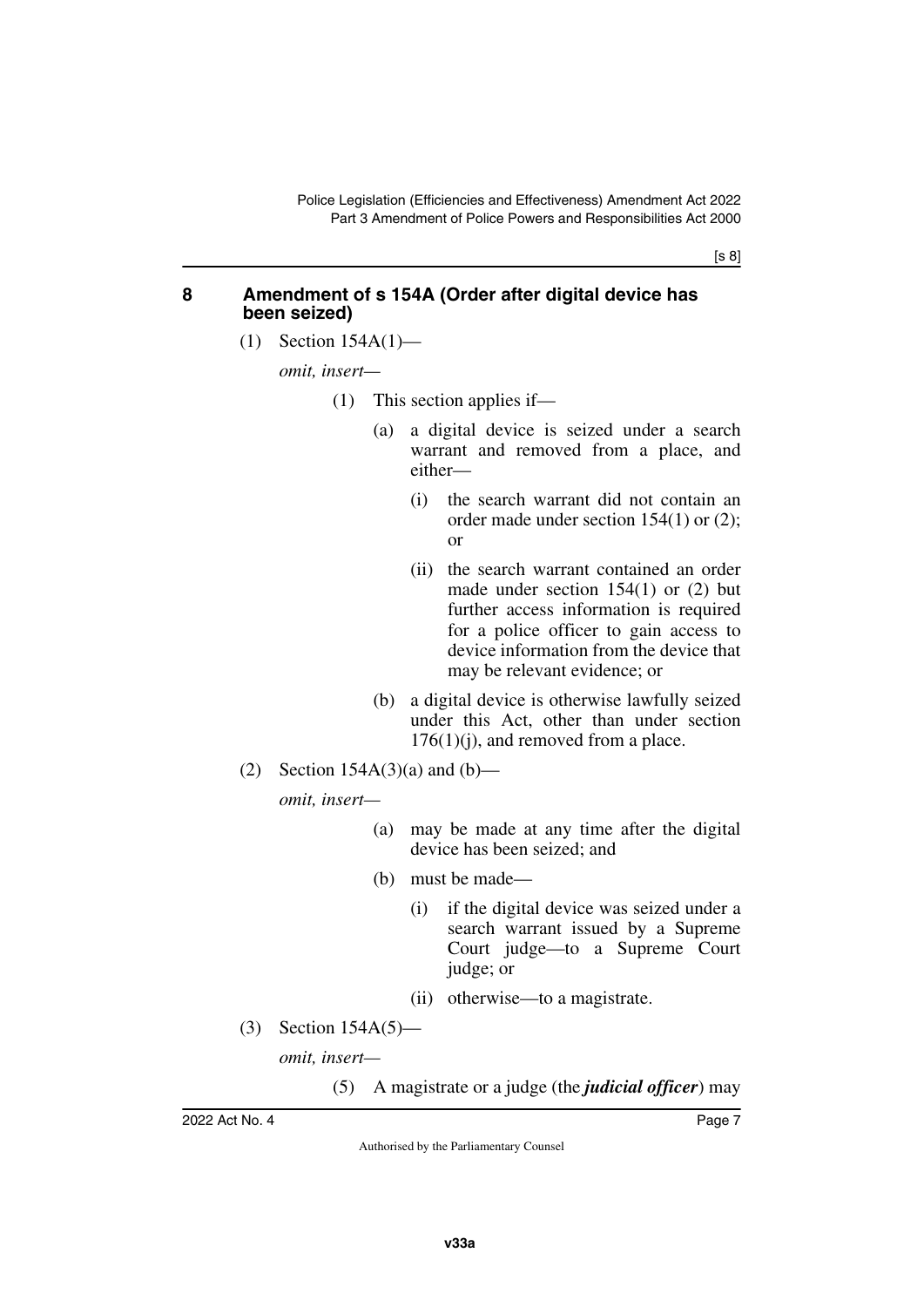[s 9]

make an order under subsection (2) only if—

- (a) for a digital device seized under a search warrant issued by a magistrate or judge—the judicial officer is satisfied there are reasonable grounds for suspecting that device information from the digital device may be relevant evidence; or
- (b) otherwise—the judicial officer is satisfied there are reasonable grounds for suspecting that device information from the digital device may be evidence of—
	- (i) a crime scene threshold offence; or
	- (ii) an offence against any of the following sections of the Criminal Code
		- section 223
		- section 227A
		- section 227B.

# <span id="page-9-0"></span>**9 Amendment of s 163A (Definitions for part)**

<span id="page-9-1"></span>Section 163A, definition *crime scene threshold offence omit.*

## <span id="page-9-2"></span>**10 Amendment of s 599 (Coroner's search warrant)**

<span id="page-9-3"></span>Section 599(3), 'other electronic means'—

*omit, insert—*

electronic communication

### <span id="page-9-5"></span><span id="page-9-4"></span>**11 Amendment of s 801 (Steps after issue of prescribed authority)**

(1) Section 801(1)(a)—

*omit, insert—*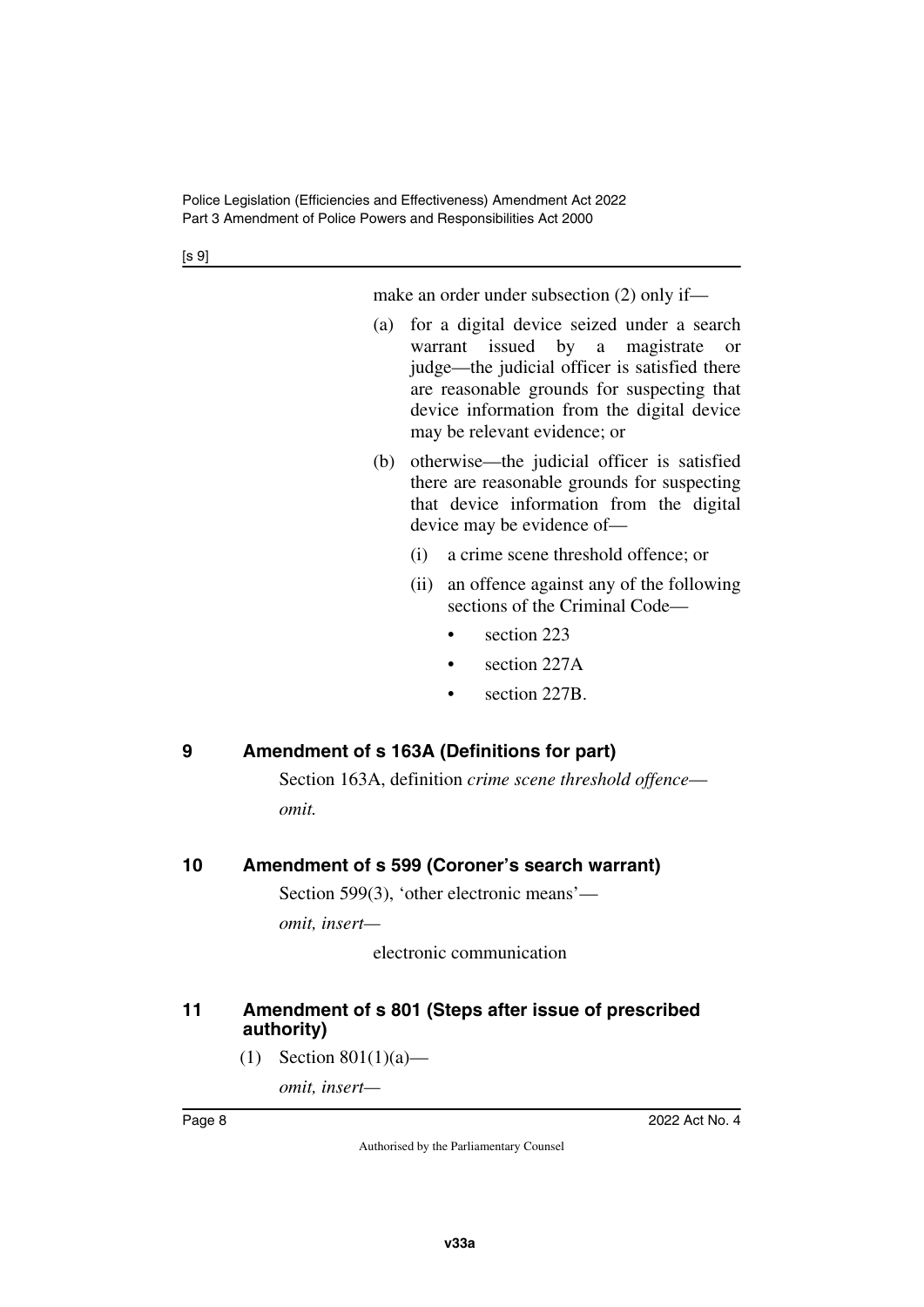[s 11]

- (a) if it is reasonably practicable to give a copy of the prescribed authority to the police officer or law enforcement officer by electronic communication—immediately give the copy to the police officer or law enforcement officer by electronic communication; and
- (2) Section 801(2), 'fax a copy to the police officer or law enforcement officer'—

*omit, insert—*

give a copy of the prescribed authority to the police officer or law enforcement officer by electronic communication

(3) Section 801(3)—

*omit, insert—*

- (3) To remove doubt, it is declared that the copy of the prescribed authority given under subsection (1)(a), or the prescribed authority form properly completed by the police officer or law enforcement officer—
	- (a) is, and is taken always to have been, of the same effect as the prescribed authority signed by the issuer; and
	- (b) authorises the entry and the exercise of the other powers stated in the prescribed authority issued by the issuer.
- (4) Section  $801(4)(a)$ —

*omit, insert—*

- (a) if section 800(4) applies in relation to the application for the prescribed authority—
	- (i) for an application that is electronically sworn—a copy of the sworn application; or
	- (ii) otherwise—the sworn application; and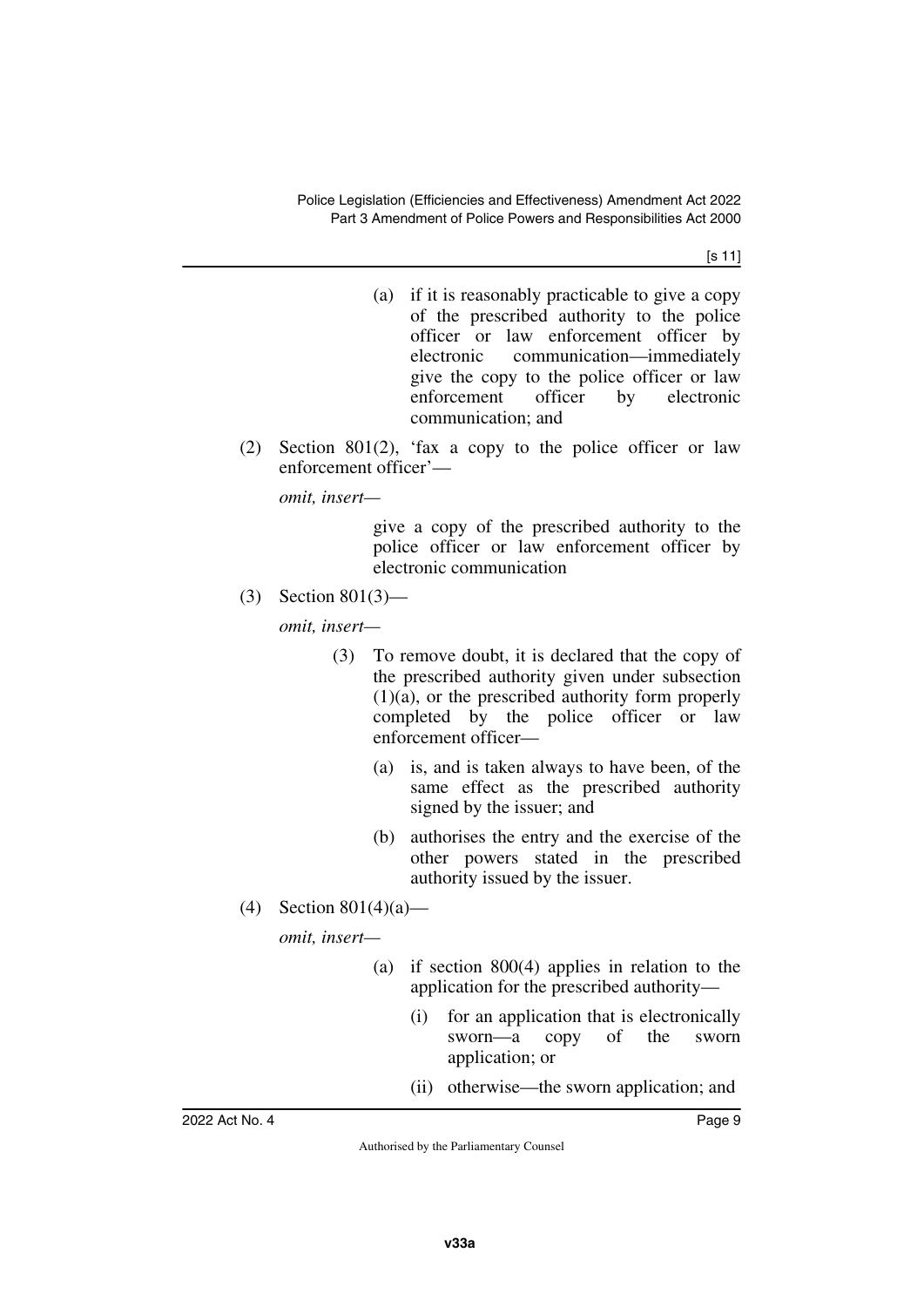Police Legislation (Efficiencies and Effectiveness) Amendment Act 2022 Part 3 Amendment of Police Powers and Responsibilities Act 2000

#### [s 12]

- (5) Section 801(6) *omit.*
- (6) Section 801(7)—

*renumber* as section 801(6).

(7) Section 801—

*insert—*

(7) In this section—

*electronically sworn*, in relation to an application for a prescribed authority, means the affidavit, that forms part of the application, is made and signed under the *Oaths Act 1867*, section 16C(2) or 31F.

### <span id="page-11-0"></span>**12 Amendment of sch 6 (Dictionary)**

<span id="page-11-1"></span>(1) Schedule 6—

*insert—*

*data* includes the whole or part of a computer program within the meaning of the *Copyright Act 1968* (Cwlth).

*electronic communication* means—

- (a) a communication of information in the form of data, text or images by guided or unguided electromagnetic energy, including, for example, by email, multimedia message or SMS message; or
- (b) a communication of information in the form of sound by guided or unguided electromagnetic energy, if the sound is processed at its destination by an automated voice recognition system.

*SMS message* means a text message sent using the mobile phone service known as the short messaging service.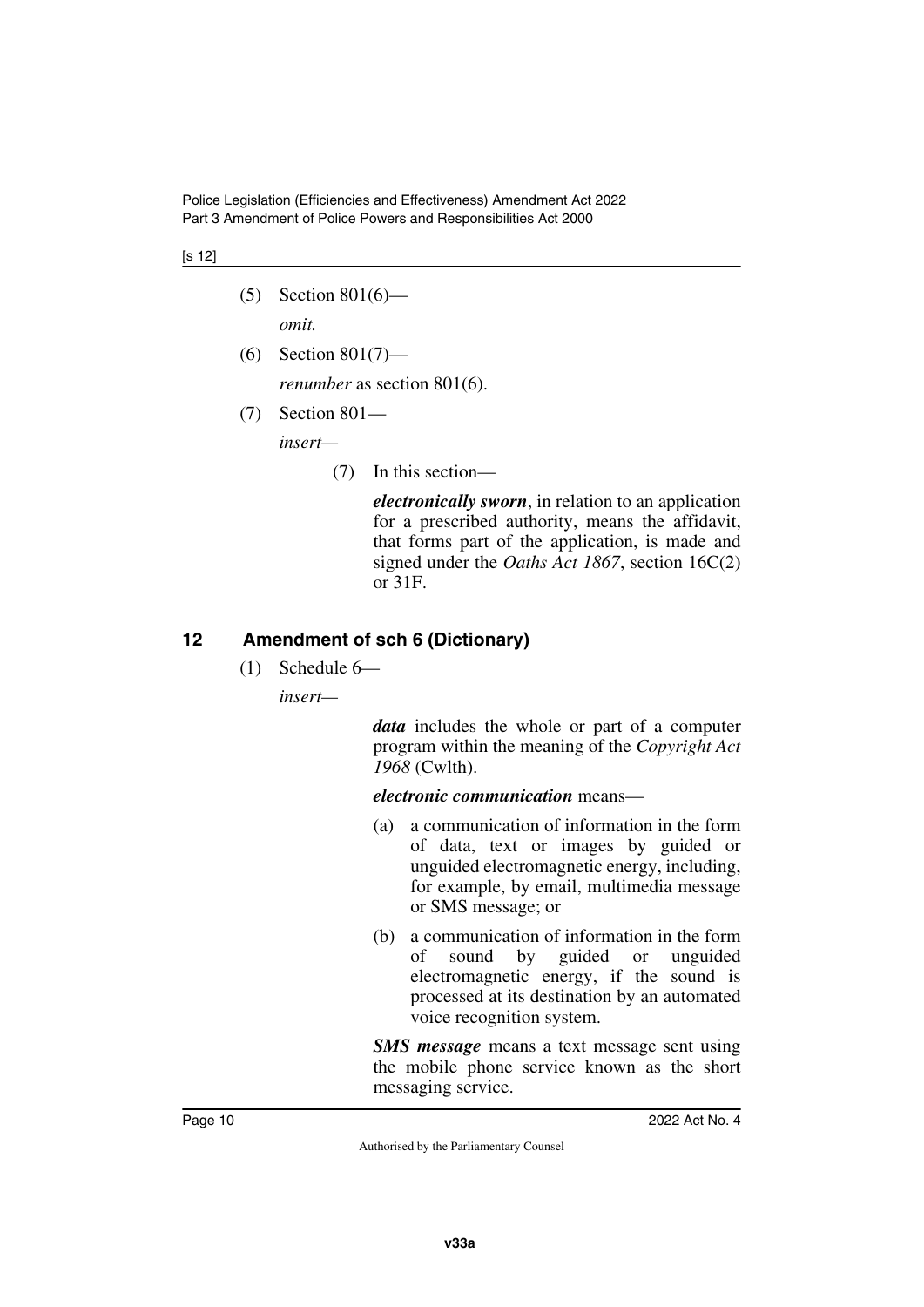[s 13]

(2) Schedule 6, definition *crime scene threshold offence*, 'part 3, see section 163A'—

*omit, insert—*

<span id="page-12-1"></span>see section 149A

# <span id="page-12-0"></span>**Part 4 Amendment of Police Service Administration Act 1990**

### <span id="page-12-2"></span>**13 Act amended**

<span id="page-12-5"></span><span id="page-12-3"></span>This part amends the *Police Service Administration Act 1990*.

### <span id="page-12-4"></span>**14 Amendment of s 1.4 (Definitions)**

Section 1.4—

*insert—*

*saliva analysing instrument*, for part 5A, see section 5A.2.

### <span id="page-12-6"></span>**15 Amendment of s 5.16 (Special constables)**

<span id="page-12-7"></span>(1) Section  $5.16(2)(c)$ , after 'officer'—

*insert—*

, under this Act or another Act,

(2) Section 5.16—

*insert—*

- (2A) Subject to subsection (2), other Acts apply to a special constable as if the special constable were an officer.
- (3) Section 5.16(3), 'Subject'—

*omit, insert—*

Also, subject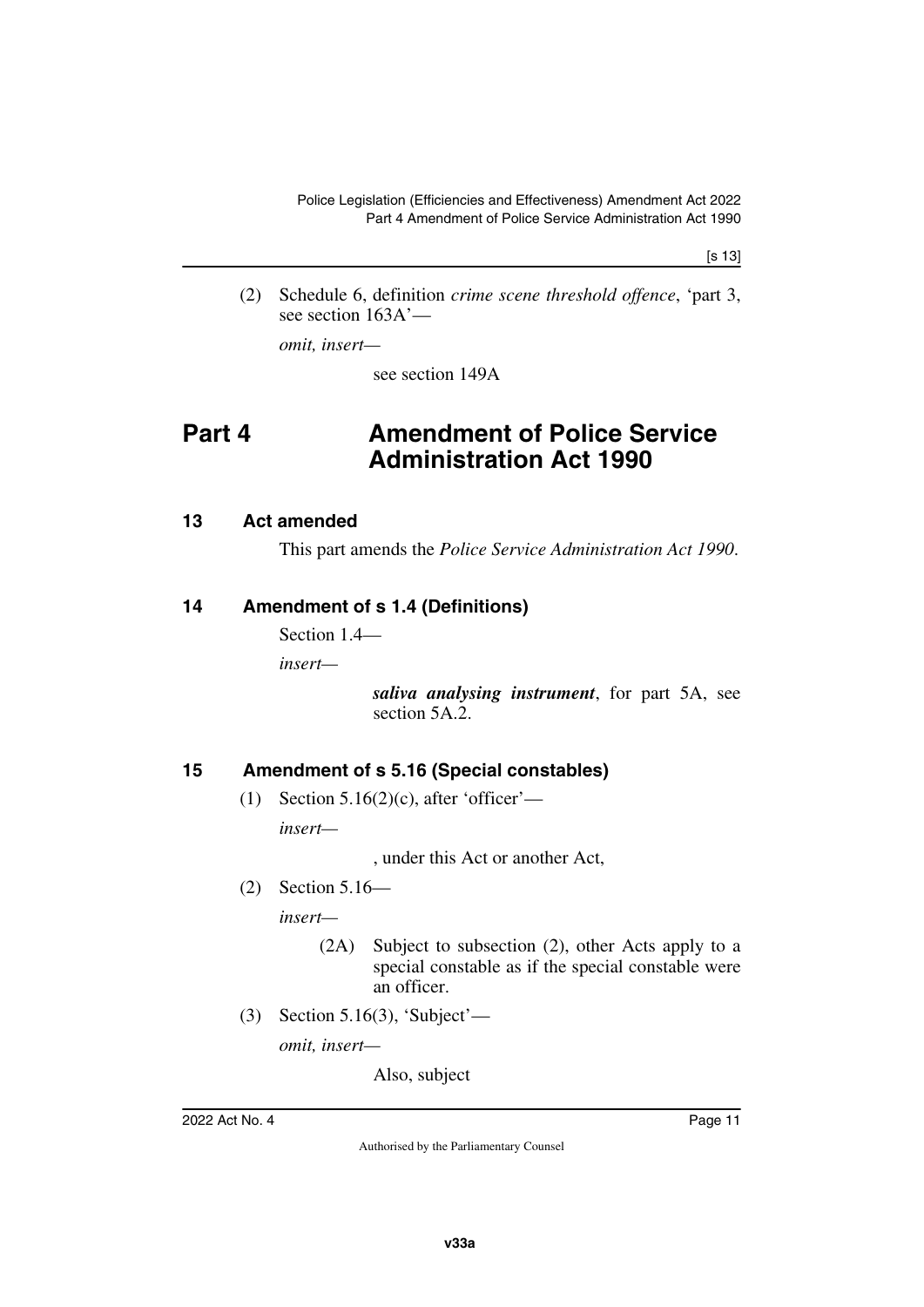#### [s 16]

(4) Section 5.16(2A) and (3)—

<span id="page-13-1"></span>*renumber* as section 5.16(3) and (4).

### <span id="page-13-0"></span>**16 Amendment of s 5.17 (Authorisation of non-State police officers)**

(1) Section 5.17(2)—

*omit, insert—*

- (2) The commissioner may authorise the non-State police officer to exercise the powers of a police officer under—
	- (a) the police Acts specified in the authorisation; or
	- (b) all police Acts.
- (2) Section 5.17(8), 'The Police Act' *omit, insert—*

Each empowering Act

(3) Section 5.17(9), 'the Police Act' *omit, insert—*

each empowering Act

(4) Section 5.17(15) *insert—*

> (ca) the empowering Acts under the authorisations;

- (5) Section 5.17(15)(ca) to  $(e)$  *renumber* as section  $5.17(15)(d)$  to (f).
- (6) Section 5.17(17) *insert—*

*empowering Act* means—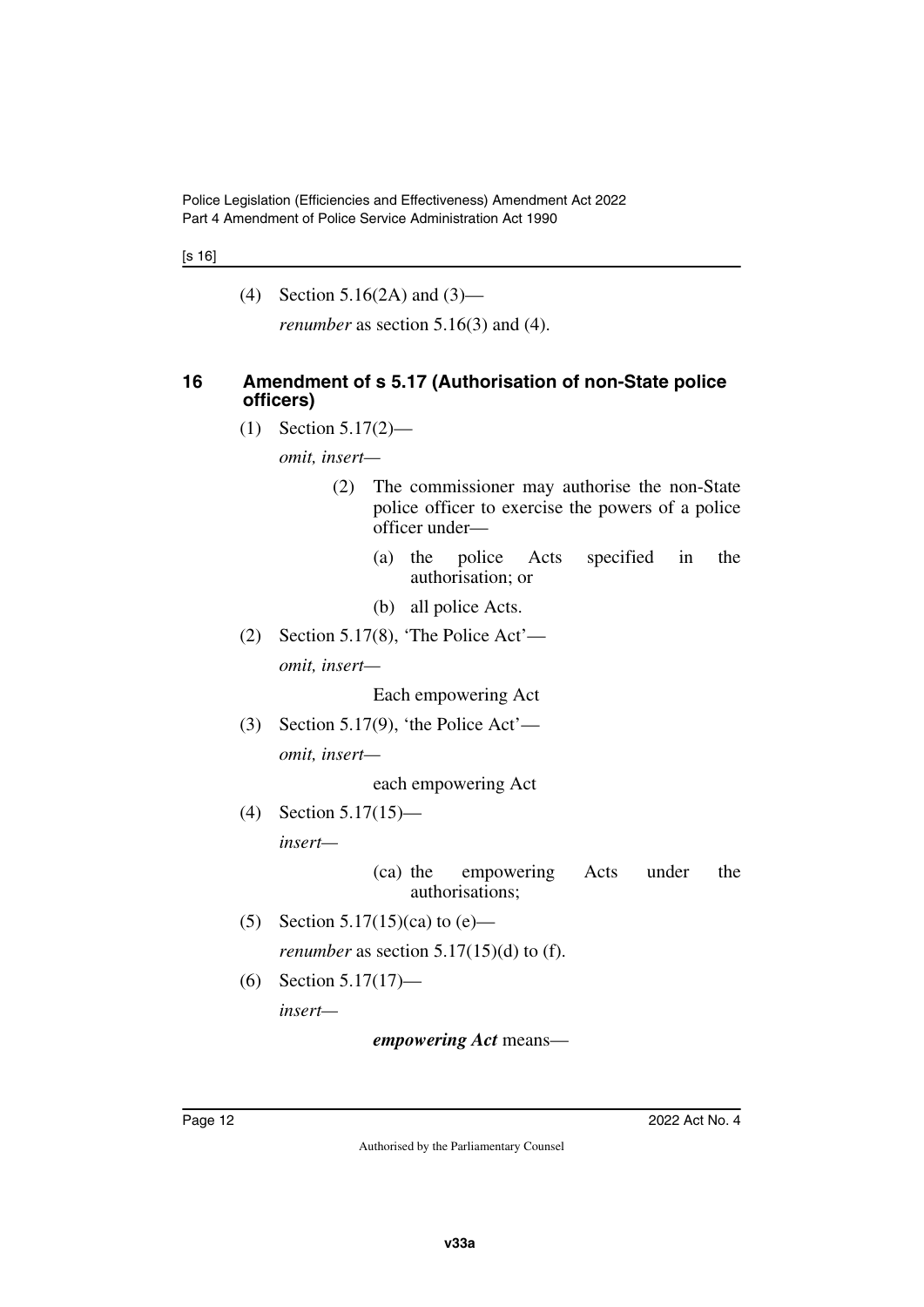[s 17]

- (a) for an authorisation under subsection (2)(a)—a police Act specified in the authorisation; or
- (b) for an authorisation under subsection  $(2)(b)$ —a police Act.

*police Act* means a Queensland Act that confers a power on a police officer.

## <span id="page-14-0"></span>**17 Amendment of s 5A.2 (Definitions for pt 5A)**

- <span id="page-14-1"></span>(1) Section 5A.2, definition *critical incident omit.*
- (2) Section 5A.2—

*insert—*

*critical incident* means any of the following—

- (a) an incident in which an officer on duty discharges a firearm—
	- (i) injuring a person; or
	- (ii) in circumstances in which a person could be injured;
- (b) an incident in which a person in custody dies or suffers grievous bodily harm;
- (c) a workplace incident at a police station or police establishment in which a person—
	- (i) dies or suffers grievous bodily harm; or
	- (ii) suffers injuries for which the person is admitted to hospital;
- (d) an incident in which a person dies or suffers grievous bodily harm in the course of, or as a result of, police operations;

*Examples of police operations—*

• a vehicle pursuit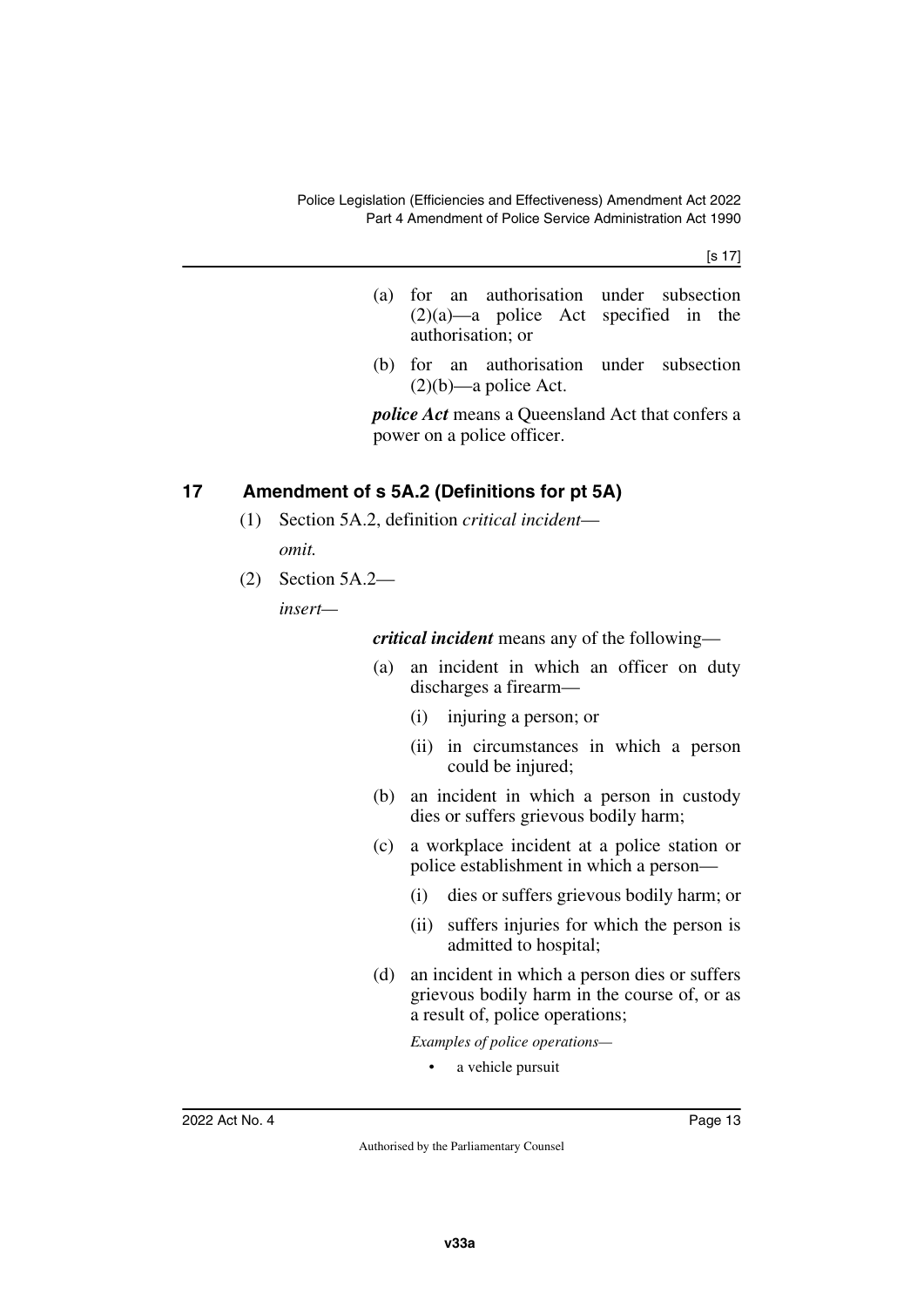[s 18]

an evacuation

(e) a vehicle pursuit in which a person suffers injuries for which the person is admitted to hospital.

*firearm* does not include a firearm loaded with a projectile that is not designed to cause death or grievous bodily harm.

*Examples of a projectile that is not designed to cause death or grievous bodily harm—*

beanbag round, 40mm impact round

*grievous bodily harm* see the Criminal Code, section 1.

*saliva analysing instrument* means an instrument, prescribed by regulation, for finding out whether a targeted substance is present in a person's saliva by analysing a specimen of the person's saliva.

*vehicle pursuit* means a police motor vehicle pursuit for the purpose of apprehending a person.

(3) Section 5A.2, definition *evidence*, after 'urine'—

*insert—*

or saliva

(4) Section 5A.2, definition *targeted substance test*, after 'urine'—

*insert—*

or saliva

## <span id="page-15-0"></span>**18 Replacement of s 5A.4A (Analysts)**

<span id="page-15-1"></span>Section 5A.4A—

*omit, insert—*

## <span id="page-15-2"></span>**5A.4A Analysts**

<span id="page-15-3"></span>The Minister may, by gazette notice, appoint an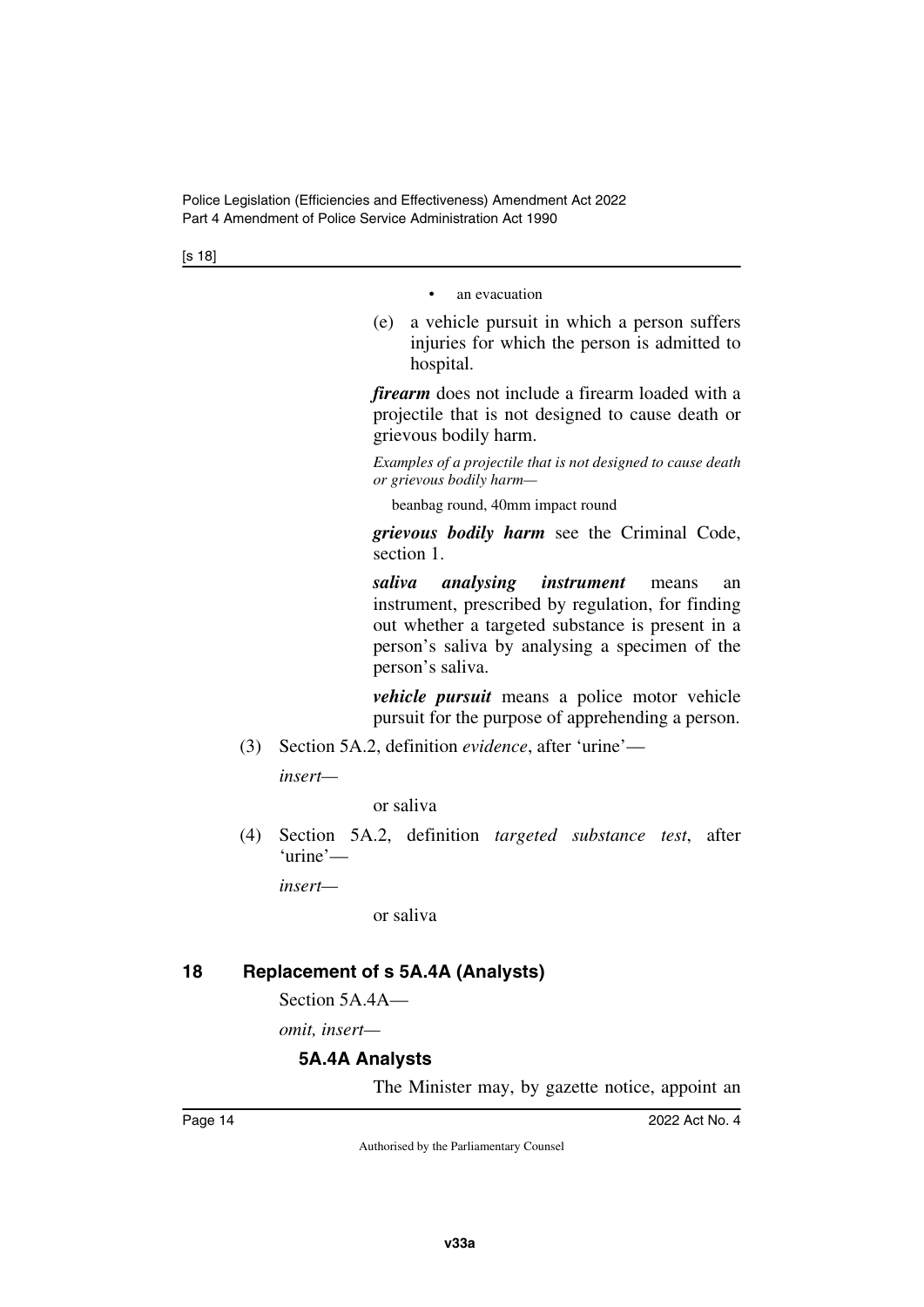[s 19]

appropriately qualified person as an analyst for this part.

### <span id="page-16-0"></span>**5A.4B Operators of saliva analysing instruments**

- <span id="page-16-1"></span>(1) The commissioner may authorise an appropriately qualified officer or staff member to operate a saliva analysing instrument under section 5A.14.
- (2) An authorisation may be—
	- (a) general or limited; and

*Example—*

An authorisation may be limited to operating a saliva analysing instrument to analyse samples given by relevant persons of a stated class.

(b) given on the conditions the commissioner considers appropriate.

## <span id="page-16-2"></span>**19 Amendment of s 5A.12 (Targeted substance levels)**

<span id="page-16-3"></span>Section  $5A.12(1)$  and  $(3)$ , after 'urine'—

*insert—*

or saliva

### <span id="page-16-4"></span>**20 Replacement of ss 5A.14 and 5A.15**

<span id="page-16-5"></span>Sections 5A.14 and 5A.15—

*omit, insert—*

### <span id="page-16-7"></span><span id="page-16-6"></span>**5A.14 Providing specimen for targeted substance test**

(1) If a relevant person is required to submit to a targeted substance test under this part, an authorised person may require the relevant person to provide a specimen of urine or saliva to an authorised tester, at a stated time and place, for the test.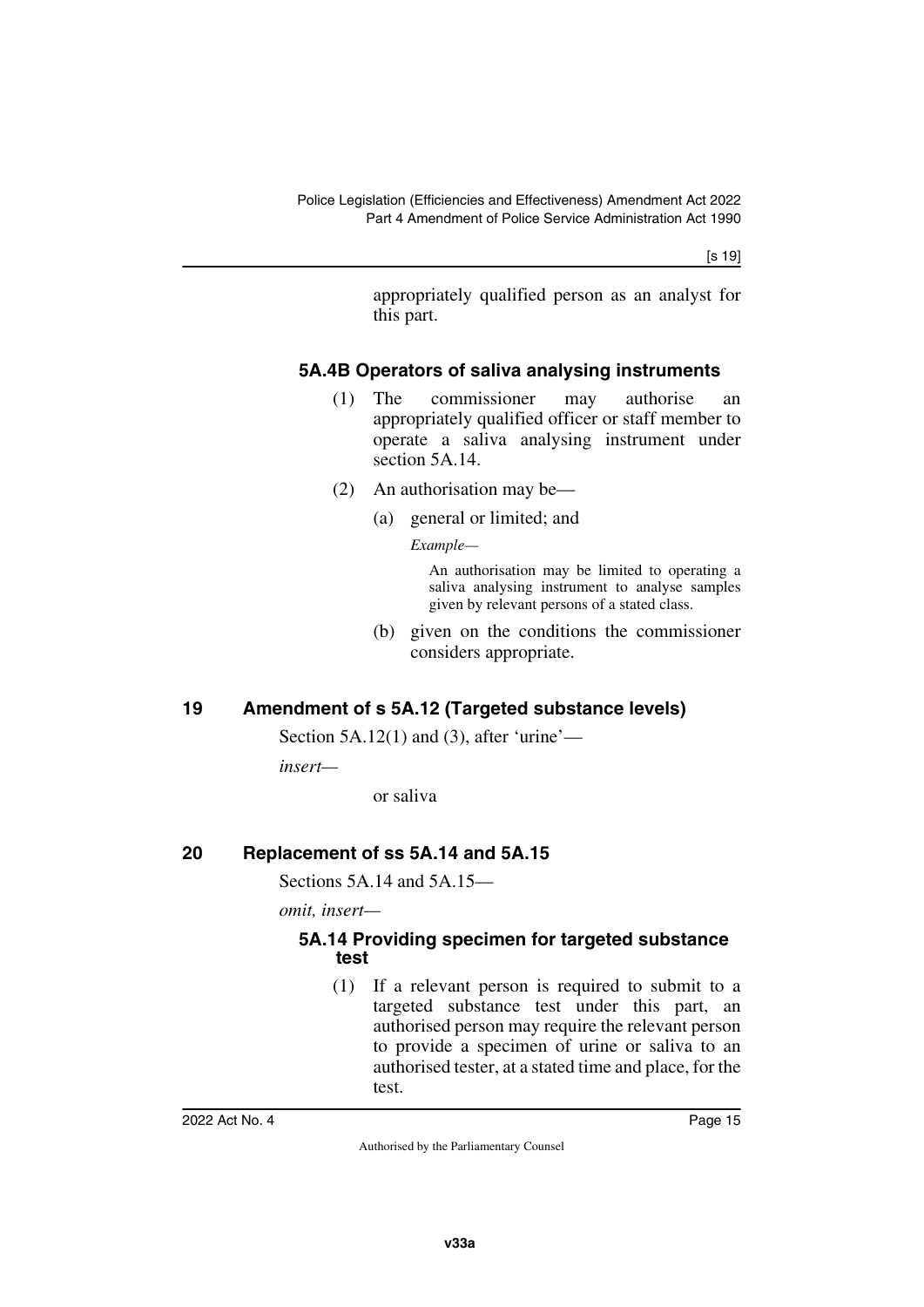- (2) If the specimen is required because of section  $5A.13(1)(a)(i)$ , the requirement must be made, and the stated time for providing the specimen must be, as soon as practicable after the critical incident happened.
- (3) An authorised tester may give the relevant person a direction about how the specimen is to be provided or about providing a sufficient specimen for testing.
- (4) However, a direction must be—
	- (i) reasonably necessary; and
	- (ii) consistent with any requirements prescribed under subsection (6).
- (5) As soon as practicable after a specimen is collected under this section, the specimen must be dealt with in the way prescribed under subsection  $(6)$ .
- (6) A regulation may prescribe requirements about collecting and dealing with specimens under this section.
- (7) In this section—

*authorised tester* means—

- (a) for a specimen of urine given by a relevant person—a doctor or registered nurse; or
- (b) for a specimen of saliva given by a relevant person—an officer or staff member authorised under section 5A.4A to operate a saliva analysing instrument to analyse a sample given by the relevant person.

*registered nurse* means a person registered under the Health Practitioner Regulation National Law—

(a) to practise in the nursing profession, other than as a student; and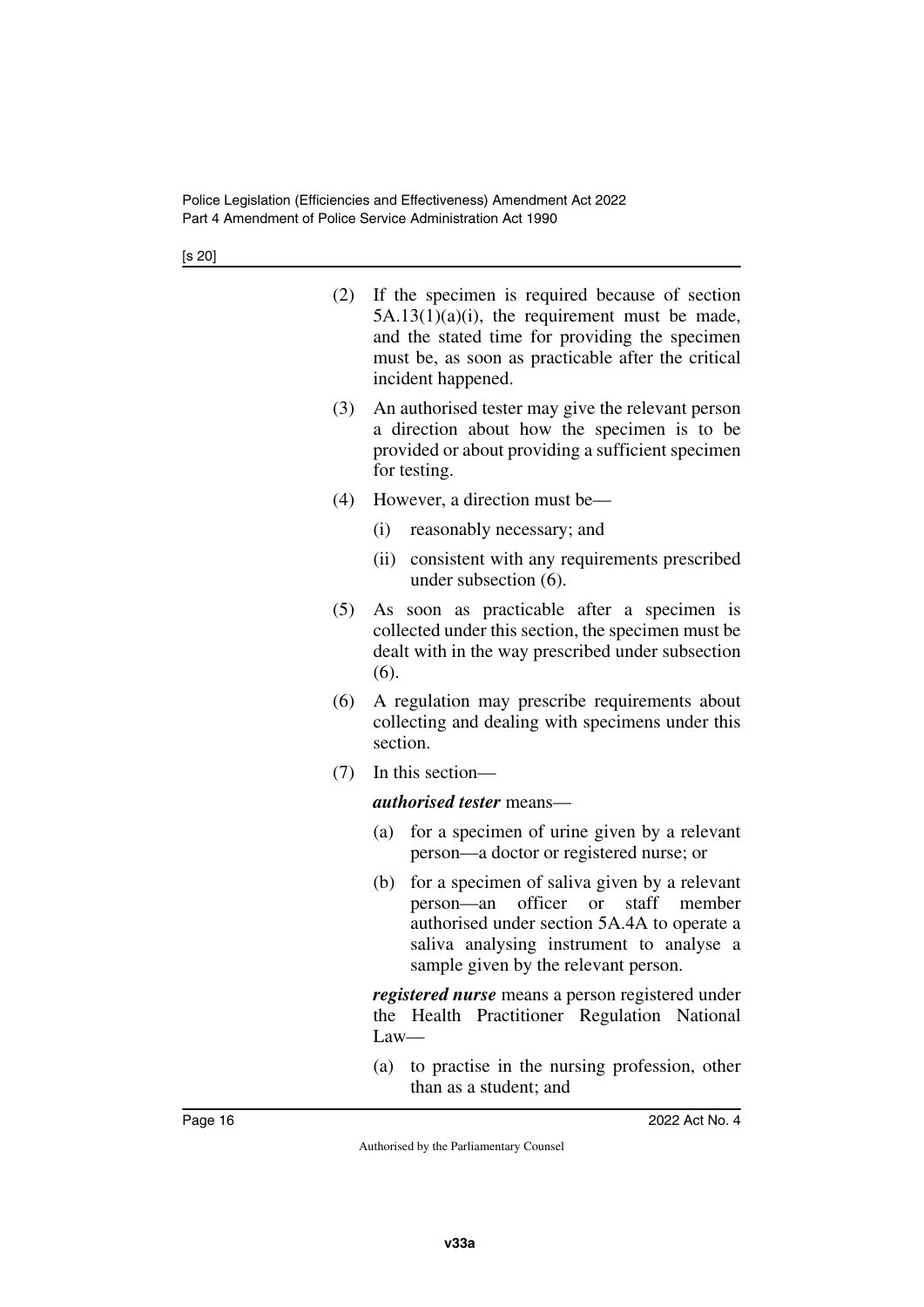(b) in the registered nurses division of that profession.

### <span id="page-18-0"></span>**5A.15 Effect of failure to provide a specimen**

- <span id="page-18-1"></span>(1) This section applies to a relevant person who—
	- (a) is required to provide a specimen of urine or saliva under section 5A.14; and
	- (b) fails to provide a specimen in compliance with the requirement and any directions given by an authorised tester under that section.
- (2) However, this section does not apply to a relevant person who is unable to provide the required specimen because of a medical condition.
- (3) The relevant person is taken to have been tested for a targeted substance and to have been found to have had evidence of a targeted substance in the person's saliva or urine (whichever is relevant).

### <span id="page-18-3"></span><span id="page-18-2"></span>**21 Amendment of s 5A.16 (If alcohol or targeted substance test positive)**

Section 5A.16(1)(b) and (2)(a), after 'urine'—

*insert—*

or saliva

# <span id="page-18-4"></span>**22 Amendment of s 5A.19 (Interfering with specimens)**

<span id="page-18-5"></span>Section 5A.19, 'or urine'—

*omit, insert—*

, urine or saliva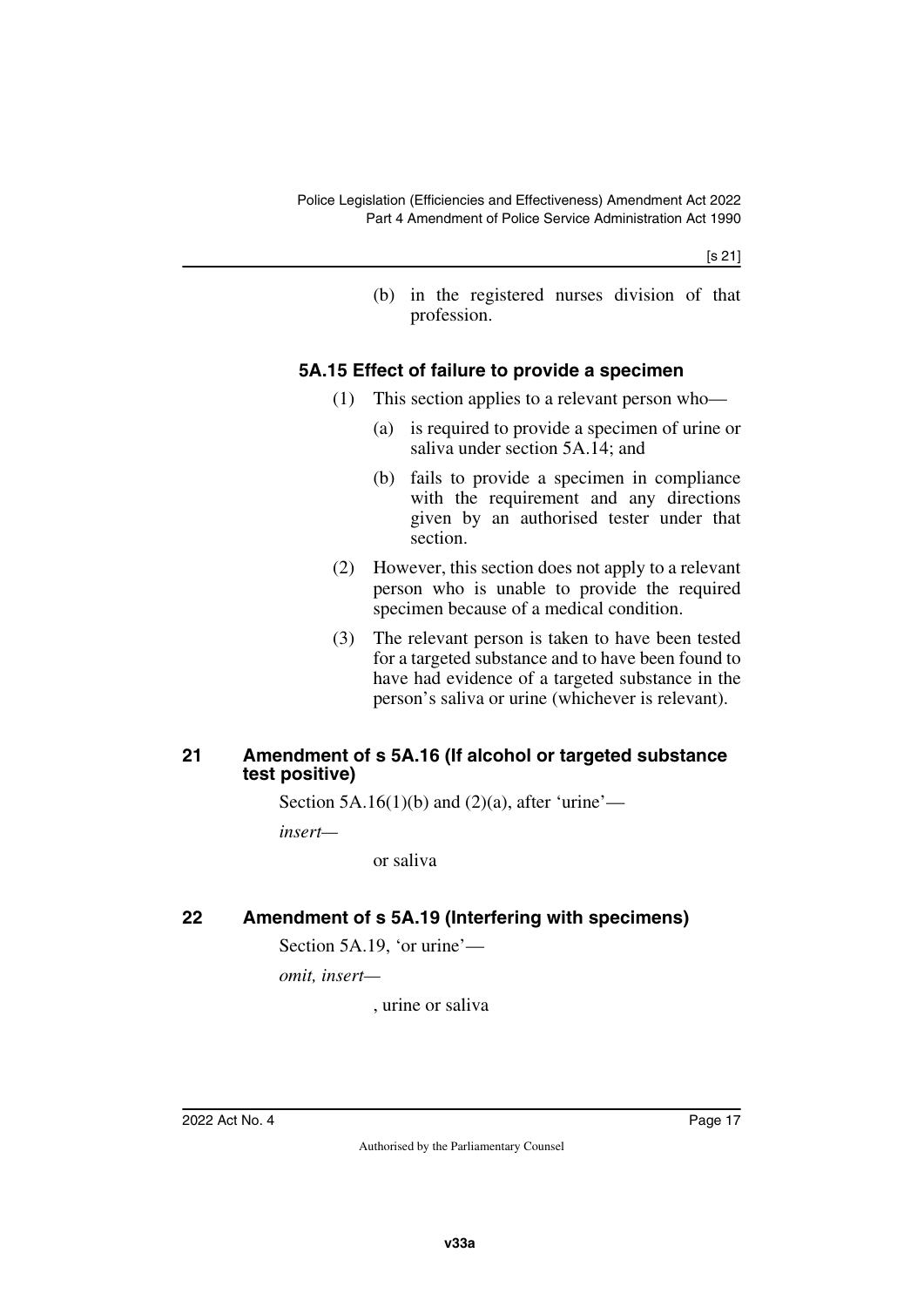Police Legislation (Efficiencies and Effectiveness) Amendment Act 2022 Part 5 Amendment of Police Service Administration Regulation 2016

[s 23]

### <span id="page-19-0"></span>**23 Amendment of s 5A.21 (Evidentiary provision)**

<span id="page-19-1"></span>Section  $5A.21(1)(a)$  and (c), after 'urine'—

*insert—*

or saliva

### <span id="page-19-2"></span>**24 Amendment of s 10.12 (Legal proceedings)**

<span id="page-19-3"></span>(1) Section 10.12(3), 'either'—

*omit, insert—*

any

(2) Section 10.12(3)—

*insert—*

- (c) at a stated time or during a stated period—
	- (i) a stated officer or staff member was authorised under section 5A.4B to operate a saliva analysing instrument; and
	- (ii) the authorisation was subject to a stated limitation or condition.

# <span id="page-19-4"></span>**Part 5 Amendment of Police Service Administration Regulation 2016**

### <span id="page-19-6"></span>**25 Regulation amended**

<span id="page-19-7"></span><span id="page-19-5"></span>This part amends the *Police Service Administration Regulation 2016*.

### <span id="page-19-9"></span><span id="page-19-8"></span>**26 Amendment of s 61 (Relevant person to advise details of medication etc.)**

Section  $61(1)$  and  $(3)(a)(i)$ , after 'urine'—

*insert—*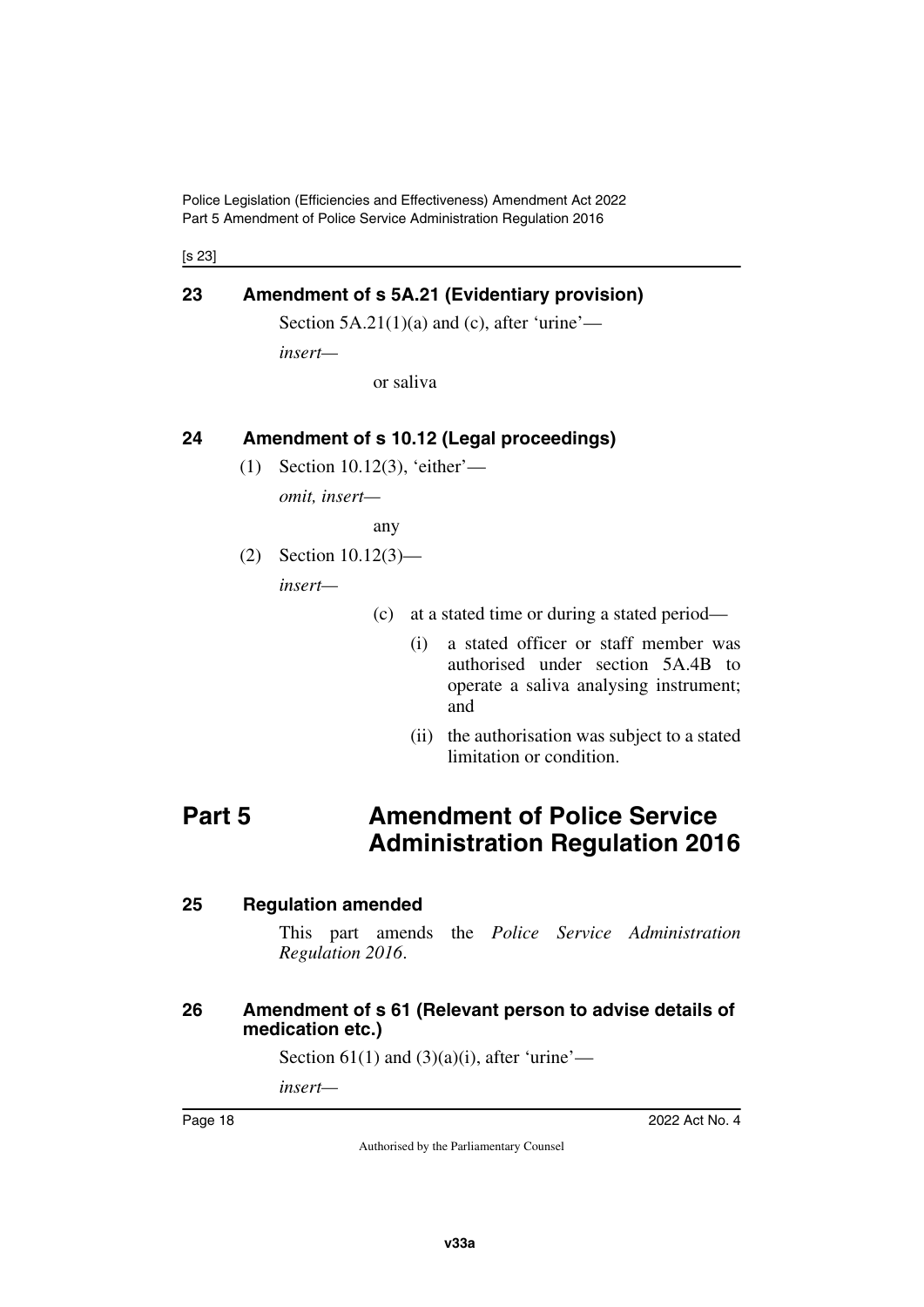### or saliva

### <span id="page-20-1"></span><span id="page-20-0"></span>**27 Amendment of s 62 (If relevant person claims to be unable to provide specimen because of a medical condition)**

(1) Section  $62(1)(a)$  and  $(3)(b)$ , after 'urine'—

*insert—*

or saliva

(2) Section  $62(1)(b)$  and (3), 'doctor or registered nurse' *omit, insert—*

authorised tester

(3) Section  $62(1)(b)$  and (2), 'a specimen of urine'—

*omit, insert—*

the required specimen

### <span id="page-20-3"></span><span id="page-20-2"></span>**28 Amendment of s 63 (Water may be drunk if relevant person claims to be unable to immediately provide specimen)**

Section 63, heading, after 'provide'—

*insert—*

**urine**

### <span id="page-20-5"></span><span id="page-20-4"></span>**29 Amendment of s 64 (Requirements about collecting and dealing with urine specimens)**

(1) Section 64, heading, 'urine specimens'—

*omit, insert—*

### **urine or saliva specimens—Act, s 5A.14**

(2) Section  $64(1)$  and (2), after 'urine'—

*insert—*

or saliva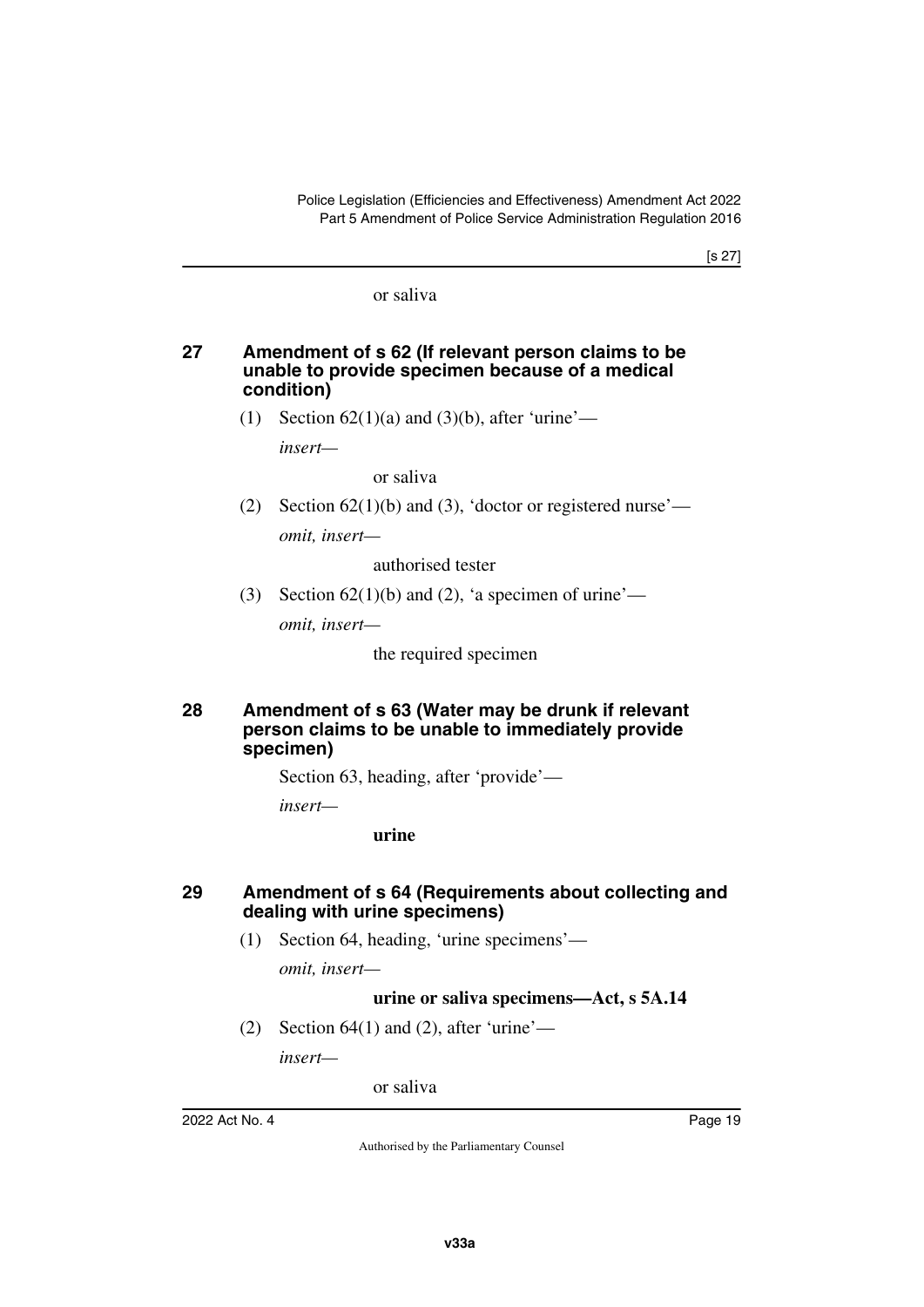Police Legislation (Efficiencies and Effectiveness) Amendment Act 2022 Part 5 Amendment of Police Service Administration Regulation 2016

#### [s 30]

- (3) Section 64(3), 'urine obtained' *omit, insert* urine or saliva collected
- (4) Section  $64(4)$ , after 'urine' *insert—*

or saliva

(5) Section 64(4), 'obtained' *omit, insert—*

collected

(6) Section 64(6), definition *standard omit, insert—*

#### *standard* means—

- (a) for collecting or dealing with a specimen of urine—joint Standards Australia and Standards New Zealand standard AS/NZS 4308:2008, section 2; or
- (b) for collecting or dealing with a specimen of saliva—joint Standards Australia and Standards New Zealand standard AS/NZS 4760:2019.

### <span id="page-21-1"></span><span id="page-21-0"></span>**30 Amendment of s 65 (Advice by commissioner to relevant person of test result)**

Section  $65(3)$  and (4), after 'urine'—

*insert—*

or saliva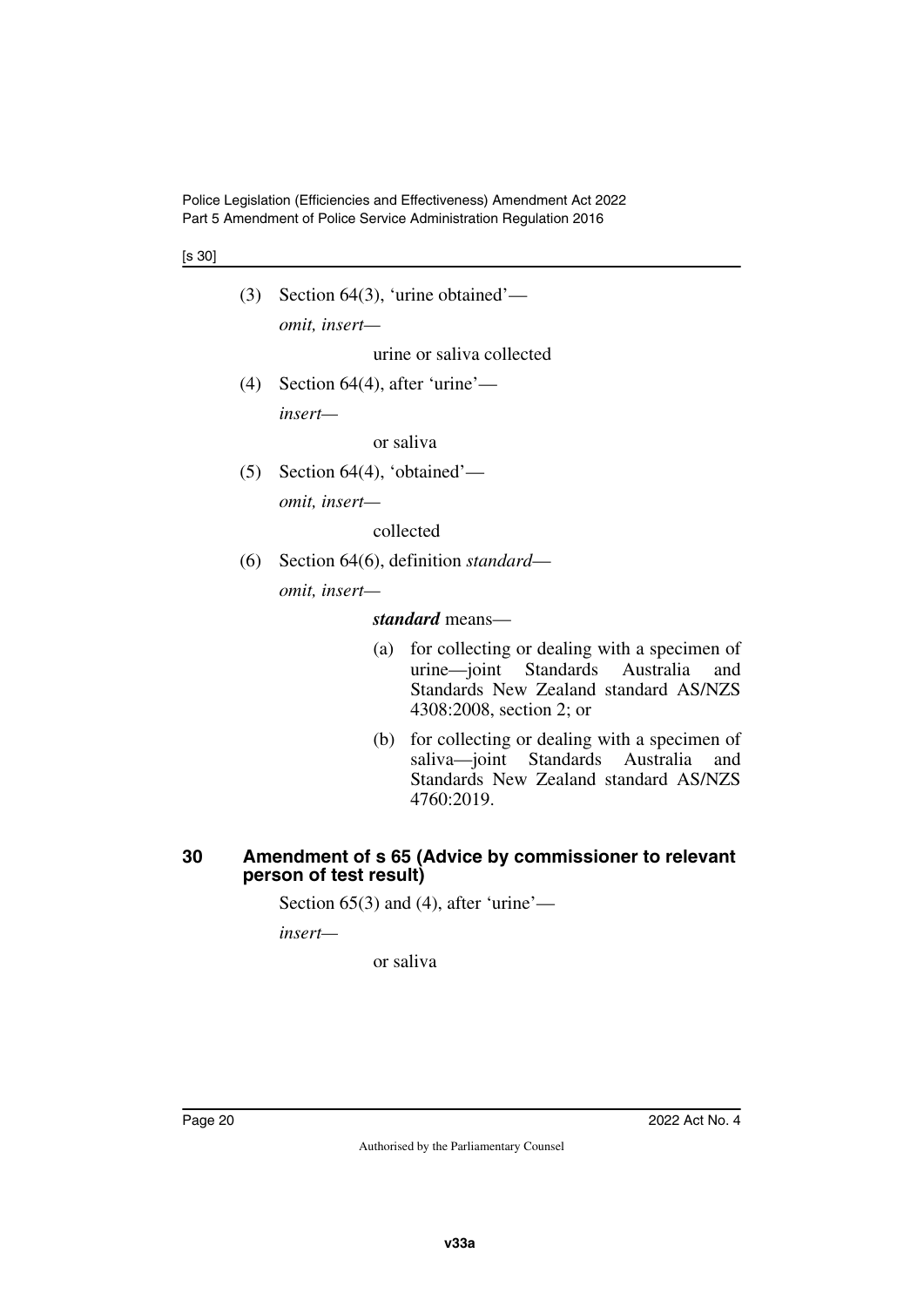[s 31]

# <span id="page-22-0"></span>**Part 6 Amendment of Weapons Act 1990**

### <span id="page-22-2"></span>**31 Act amended**

<span id="page-22-5"></span><span id="page-22-3"></span><span id="page-22-1"></span>This part amends the *Weapons Act 1990*.

### <span id="page-22-4"></span>**32 Amendment of s 35 (Acquisition of weapons)**

Section  $35(6)(c)$ , '3 months'—

*omit, insert—*

6 months

### <span id="page-22-6"></span>**33 Amendment of s 36 (Sale or disposal of weapons)**

<span id="page-22-7"></span>Section  $36(3)(c)$ , '3 months'—

*omit, insert—*

6 months

### <span id="page-22-8"></span>**34 Amendment of s 152 (Approved officers)**

<span id="page-22-9"></span>Section 152(1) and (2), 'officer of the public service' *omit, insert—*

a public service officer

### <span id="page-22-10"></span>**35 Amendment of s 163 (Evidentiary provisions)**

<span id="page-22-11"></span>(1) Section 163(2), after 'a police officer' *insert—*

or a public service officer

(2) Section 163(2) and (3), after 'the police officer' *insert—*

or the public service officer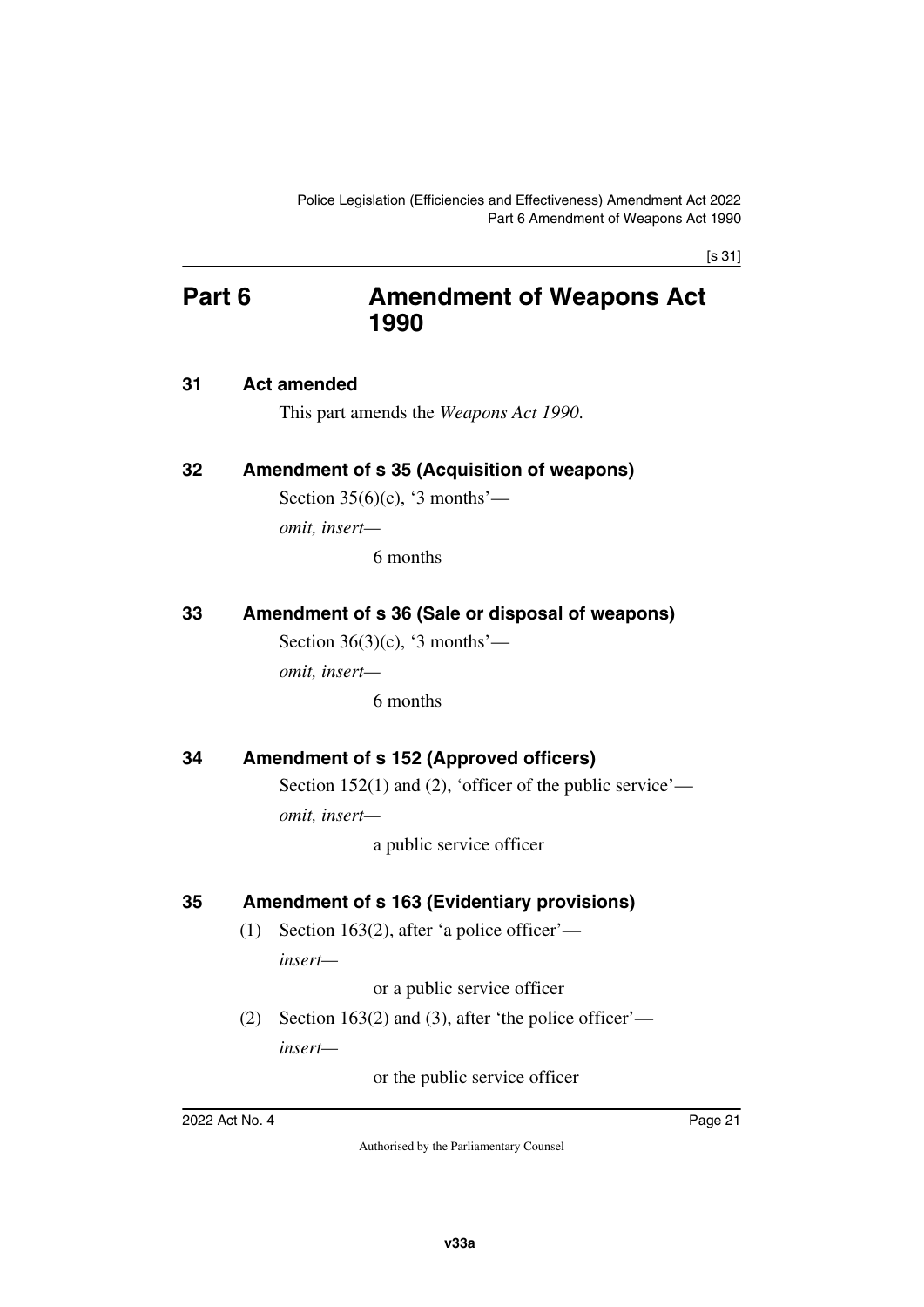Police Legislation (Efficiencies and Effectiveness) Amendment Act 2022 Part 6 Amendment of Weapons Act 1990

#### [s 36]

(3) Section 163—

*insert—*

(5) In this section—

*approved officer* means a police officer or a public service officer appointed as an approved officer under section 152.

### <span id="page-23-1"></span><span id="page-23-0"></span>**36 Amendment of s 168B (Amnesty for firearms and prescribed things in particular circumstances)**

(1) Section 168B(2), 'Subsections (3) and  $(4)$ '—

*omit, insert—*

Subsections (3) to (5)

(2) Section 168B(4)—

*omit, insert—*

(4) Unless the approved licensed dealer has a reasonable excuse, the dealer must surrender the firearm or prescribed thing to a police officer if the dealer does not have an authorisation, mentioned in section 168D(2), for the firearm or prescribed thing.

Maximum penalty—10 penalty units.

- (4A) Without limiting subsection (4), it is a reasonable excuse for the approved licensed dealer not to surrender the firearm or prescribed thing if the dealer is seeking an authorisation, mentioned in section 168D(2), for the firearm or prescribed thing.
- (3) Section 168B(7), definition *approved licensed dealer*, 'subsection (5)'—

*omit, insert—*

subsection (6)

(4) Section 168B(4A) to (7)—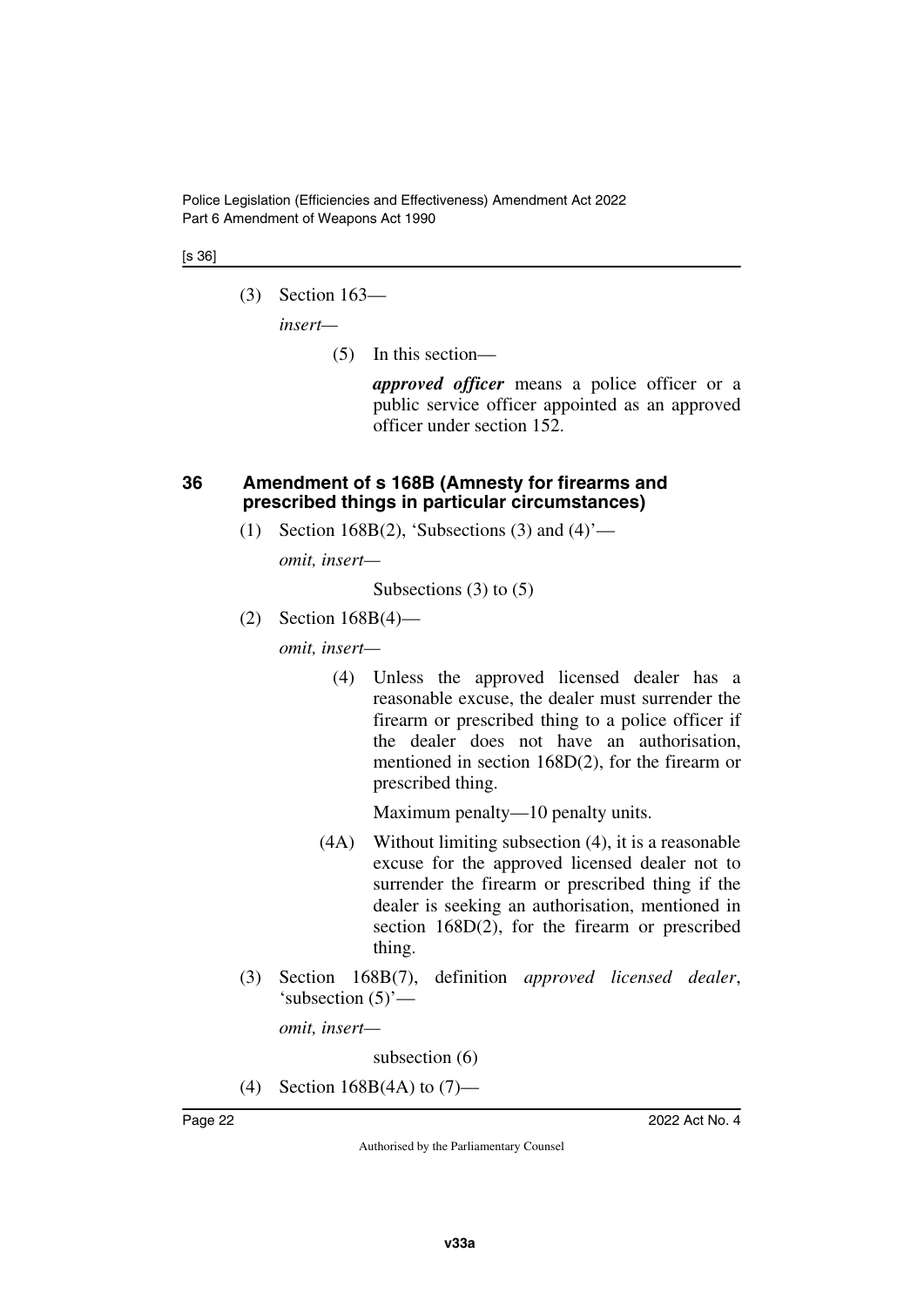[s 37]

<span id="page-24-1"></span>*renumber* as section 168B(5) to (8).

### <span id="page-24-0"></span>**37 Amendment of s 168C (Dealing with surrendered firearm or prescribed thing)**

Section 168C—

*insert—*

(3) In this section—

*prescribed thing* see section 168B(8).

### <span id="page-24-2"></span>**38 Insertion of new s 168D**

<span id="page-24-3"></span>After section 168C—

*insert—*

### <span id="page-24-5"></span><span id="page-24-4"></span>**168D Authorisation to deal with surrendered firearm or prescribed thing**

- (1) This section applies if an approved licensed dealer acquires a firearm, or a prescribed thing, under section  $168B(1)(a)(i)$ .
- (2) An authorised officer may, in writing, authorise the approved licensed dealer to dispose of, or otherwise deal with, the firearm or prescribed thing.
- (3) On the giving of the authorisation, the firearm or prescribed thing—
	- (a) becomes the property of the approved licensed dealer; and
	- (b) may be dealt with by the approved licensed dealer in a way that is—
		- (i) stated in the authorisation; and
		- (ii) required or permitted under this Act or another Act.
- (4) In this section—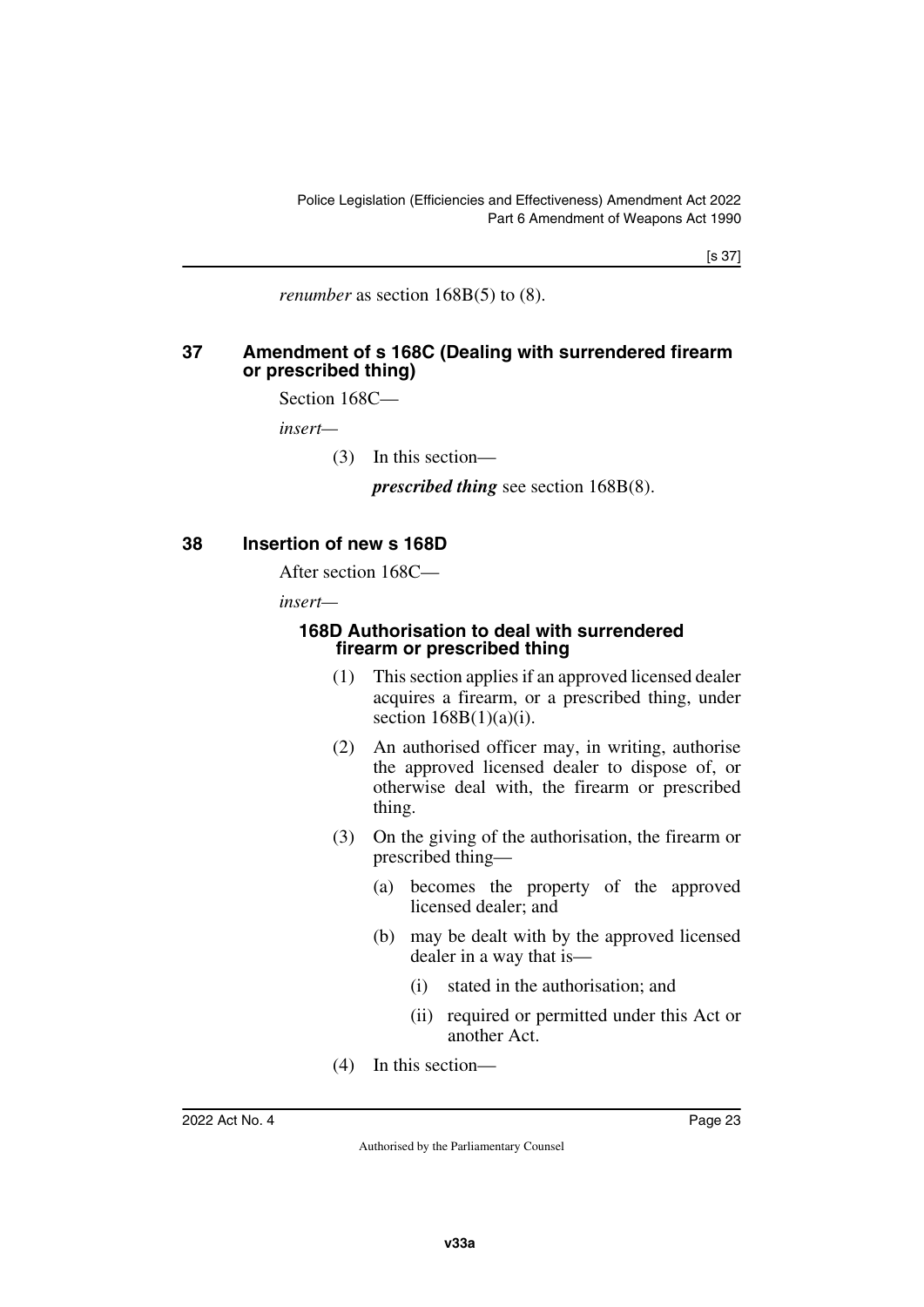Police Legislation (Efficiencies and Effectiveness) Amendment Act 2022 Part 7 Other matters

[s 39]

*approved licensed dealer* see section 168B(8). *prescribed thing* see section 168B(8).

## <span id="page-25-0"></span>**39 Amendment of sch 2 (Dictionary)**

<span id="page-25-3"></span><span id="page-25-1"></span>Schedule 2, definition *approved officer omit.*

# <span id="page-25-2"></span>**Part 7 Other matters**

## <span id="page-25-4"></span>**40 Making of Oaths Regulation 2022**

- <span id="page-25-5"></span>(1) Schedule 1 has effect to make the *Oaths Regulation 2022* that is set out in schedule 1 as a regulation under the *Oaths Act 1867*.
- (2) To remove any doubt, it is declared that the *Oaths Regulation 2022*, on the commencement of schedule 1, stops being a provision of this Act and becomes a regulation made under the *Oaths Act 1867*.

### <span id="page-25-6"></span>**41 Automatic repeal**

<span id="page-25-7"></span>For the purposes of the *Acts Interpretation Act 1954*, section 22C, this Act is an amending Act.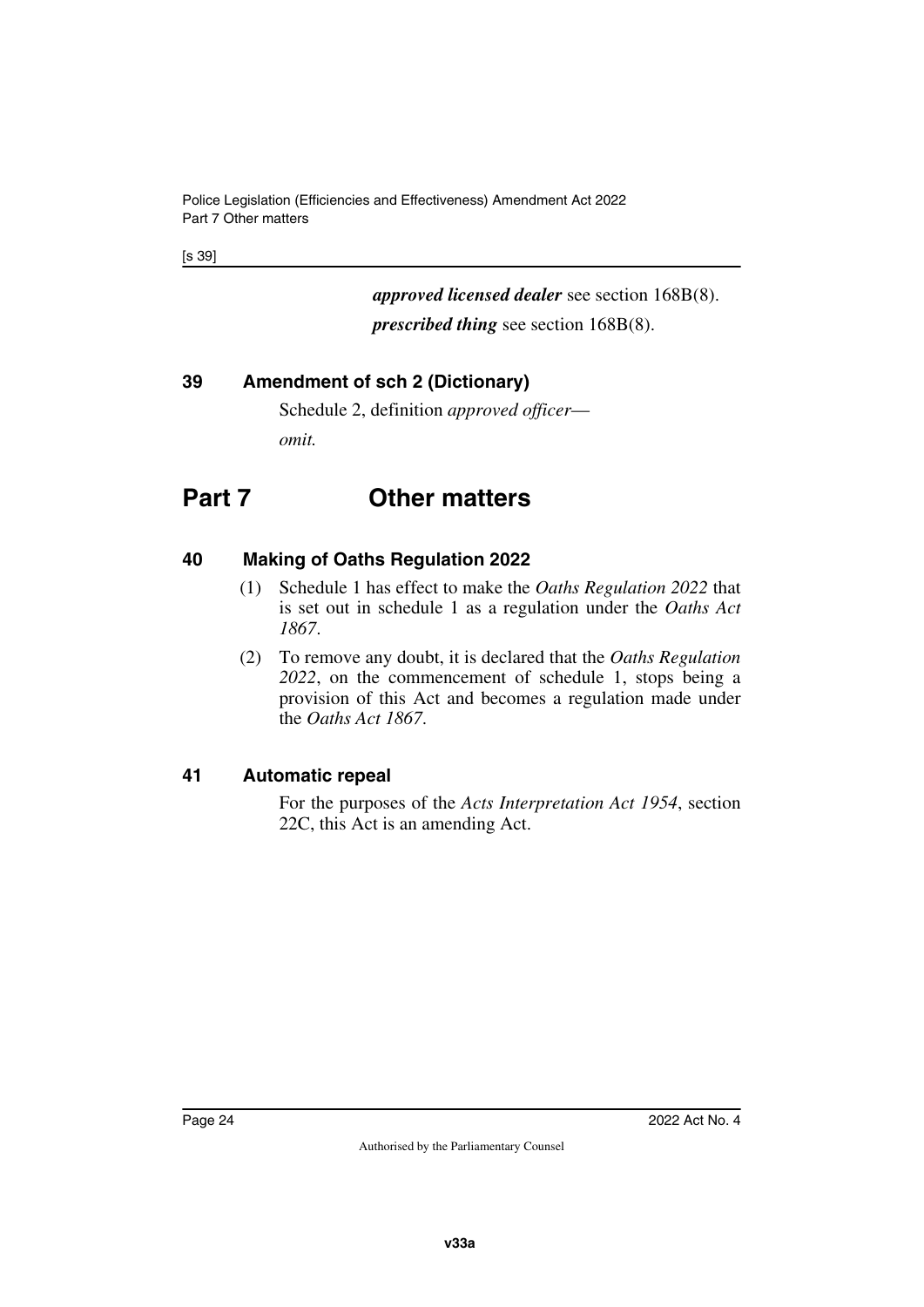Schedule 1

# <span id="page-26-1"></span><span id="page-26-0"></span>**Schedule 1 Oaths Regulation 2022**

section 40

### <span id="page-26-2"></span>**1 Short title**

<span id="page-26-5"></span><span id="page-26-3"></span>This regulation may be cited as the *Oaths Regulation 2022*.

### <span id="page-26-4"></span>**2 Definitions for regulation**

In this regulation—

*officer-in-charge*, of a police station, police establishment or watch-house, includes a police officer nominated by the officer-in-charge of the police station, police establishment or watch-house as the officer-in-charge of the police station, police establishment or watch-house during the officer-in-charge's absence.

*relevant affidavit* means each of the following types of affidavit—

- (a) an affidavit made by a police officer for use in a proceeding under the *Bail Act 1980*;
- (b) an affidavit made by a police officer for use in a proceeding under the *Youth Justice Act 1992* in which a court is deciding whether to release a child in custody in connection with a charge of an offence or keep the child in custody;
- (c) an affidavit made by a police officer about the giving of a document to a person where the document is required or permitted under an Act to be given to the person by a police officer;
- (d) an affidavit made by a police officer that forms part of a sworn application sent under the *Police Powers and Responsibilities Act 2000*, section 801(4)(a).

*senior police officer* means—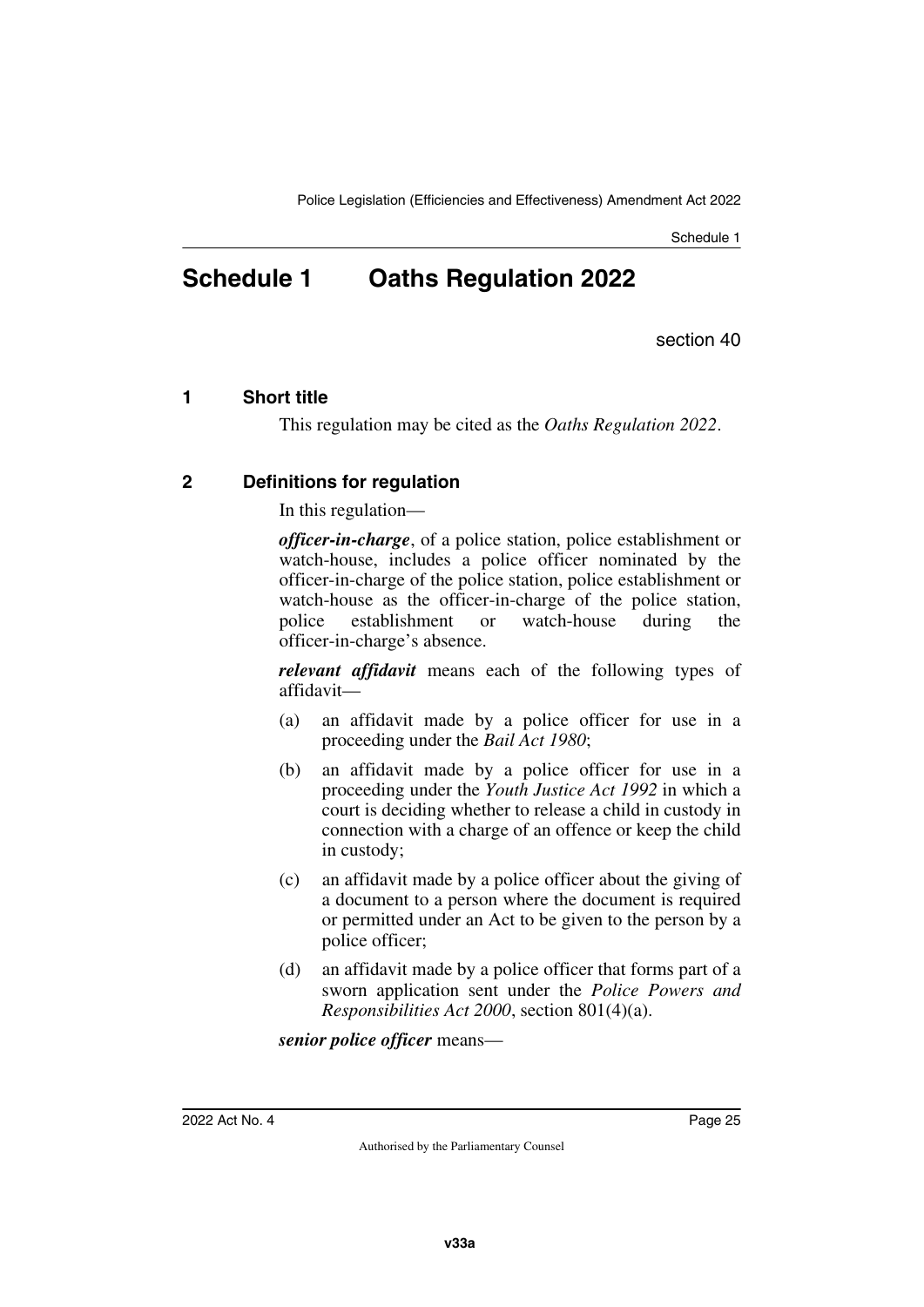Schedule 1

- (a) an officer-in-charge of a police station, police establishment or watch-house; or
- (b) a watch-house manager; or
- <span id="page-27-1"></span>(c) a police officer of or above the rank of sergeant.

### <span id="page-27-0"></span>**3 Information witness must include on affidavit—Act, s 13E**

For section 13E(d) of the Act, if the witness to the affidavit is a person prescribed under section 4, 6 or 8, the prescribed information is the witness's rank.

### <span id="page-27-2"></span>**4 Prescribed persons for witnessing affidavits—Act, s 16A**

<span id="page-27-3"></span>For section  $16A(1)(e)$  of the Act, a senior police officer is prescribed.

### <span id="page-27-4"></span>**5 Witnessing prescribed types of affidavits—Act, s 16A**

<span id="page-27-5"></span>For section  $16A(2)(a)$  of the Act, a relevant affidavit is prescribed as the only type of affidavit that may be witnessed by a person prescribed under section 4.

### <span id="page-27-6"></span>**6 Persons prescribed as witness—Act, s 16C**

<span id="page-27-7"></span>For section 16C(2) of the Act, a senior police officer is prescribed as a person who may witness an affidavit under that section.

### <span id="page-27-8"></span>**7 Witnessing prescribed types of affidavits—Act, s 16C**

<span id="page-27-9"></span>For section  $16C(3)(a)$  of the Act, a relevant affidavit is prescribed as the only type of document that may be witnessed by a person prescribed under section 6.

### <span id="page-27-10"></span>**8 Persons prescribed as witness—Act, s 31S**

<span id="page-27-11"></span>For section 31S(1) of the Act, a senior police officer is prescribed.